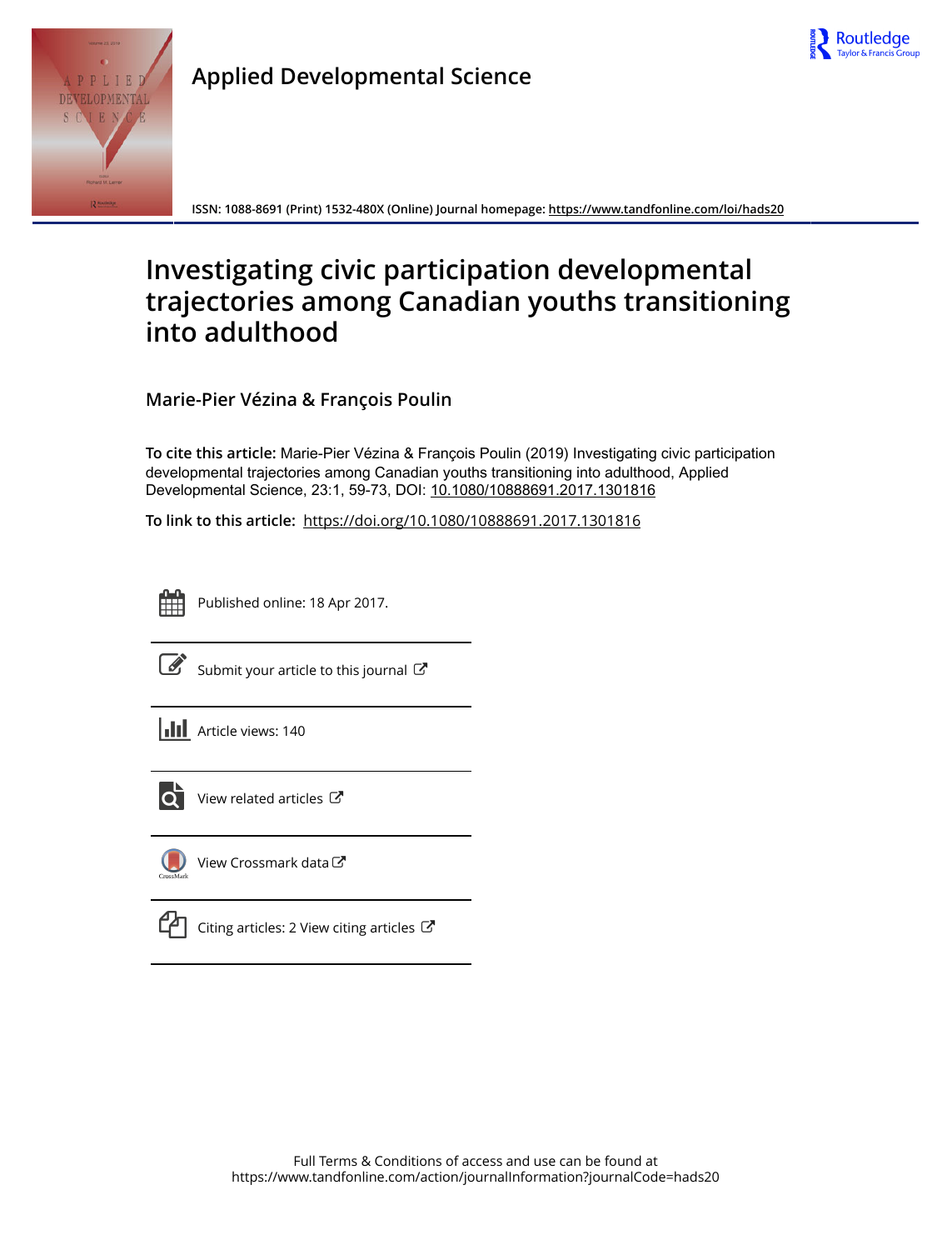# **Investigating civic participation developmental trajectories among Canadian youths transitioning into adulthood**

Marie-Pier Vézina and François Poulin

Université du Québec à Montréal

#### **ABSTRACT**

Current knowledge of intraindividual longitudinal patterns of civic participation (CP) and their predictors remains limited. As life cycle trends are showing a decline in civic/political involvement during early adulthood years, increased understanding of these aspects could enhance efforts to promote greater and/or sustained CP trajectories among youth transitioning into adulthood. The current study aimed to identify youths CP developmental trajectories from age 18 to 22 and examine their predictors in late adolescence. The four following CP trajectories were identified among 327 Canadian youths (61% Female; 90% Caucasian; 100% French-speaking) through semiparametric modeling: *Low with slight decline* (56.9%), *Moderate sustained* (25.1%), *High with steep decline* (12.5%), and *High sustained* (5.5%). Youths displaying higher academic performance, civic attitudes, altruistic orientation, prosocial/community-oriented, and academic/vocational activity involvement were more likely to be assigned to higher at baseline and/or sustained CP trajectories. Implementing youths CP promotional programs targeting these attributes may hold promise for addressing issues sustaining CP in youths transitioning into adulthood.

Youth civic contributions are core features of human development, sustainable democracy, social justice, and flourishing communities across national settings (Lerner, [2004](#page-14-0)) and are known to promote youth's social, cognitive and emotional development (for a comprehensive review, see Pancer, [2015](#page-14-0)). Yet, despite major enhancements in civic engagement research over the past twenty years (Sherrod, Torney-Purta, & Flanagan, [2010\)](#page-14-0), civic development is still not recognized as the critical domain of human development that it is and, as explicitly stated by Sherrod [\(2015](#page-14-0)), "[…] it is by no means clear how people grow into active, concerned citizens capable of sustaining democracy. Nor is it clear what societies need to do to make this happen" (p. 313). Therefore, the complex and quite recently undertaken task to retrace CP developmental pathways from childhood to adulthood and to unveil the precursors of greater and sustained engagement owe to be furthermore investigated by current researchers concerned with human development.

For decades, several researchers have considered CP to be an age-salient task pertaining to early adulthood (Erikson, [1968;](#page-13-0) Havighurst, [1972;](#page-13-0) Obradović & Masten, [2007\)](#page-14-0). There is indeed many reasons to believe that the transition into adulthood is a particularly crucial stage for civic development since it is a time during which

youths typically (a) display more tolerance, explore political ideas and perspectives and are exposed to various social networks likely to challenge their preexisting worldviews (Alwin, Cohen, & Newcomb, [1991](#page-12-0)), (b) experience transitions into roles providing societal continuity such as voting, starting families, or finding employment (Buchmann & Kriesi, [2011\)](#page-12-0) and given that (c) involvement in community affairs and civic issues during these years set the stage for civic attitudes and behaviors in midlife (Flanagan, [2004;](#page-13-0) Jennings & Stoker, [2004](#page-13-0)). Unfortunately, recent works concerned with life cycle trends in civic engagement are reporting a general decline in CP from late adolescence to early adulthood (Finlay, Flanagan, & Wray-Lake, [2011;](#page-13-0) Jennings & Stoker, [2004\)](#page-13-0) as well as typically more episodic and unstable patterns of involvement compared to adolescence and midlife (Flanagan & Levine, [2010;](#page-13-0) Finlay, Wray-Lake, & Flanagan, [2010\)](#page-13-0). Nonetheless, some youths do succeed in keeping high CP levels across early adulthood years (Finlay et al., [2010;](#page-13-0) Finlay et al., [2011;](#page-13-0) Johnson, Agans, Weiner, & Lerner, [2014\)](#page-13-0). These youths may benefit from internal or contextual resources promoting stable involvement patterns. Understanding the nature of these resources may enable practitioners and policy makers to foster higher and sustained CP trajectories

CONTACT Marie-Pier Vézina & [vezinamp@hotmail.com](mailto:vezinamp@hotmail.com) Département de psychologie, Université du Québec à Montréal, C. P. 8888, succursale centre-ville, Montréal, Québec H3C 3P8, Canada.

Color versions of one or more of the figures in the article can be found online at [www.tandfonline.com/hads](http://www.tandfonline.com/hads).

© 2017 Taylor & Francis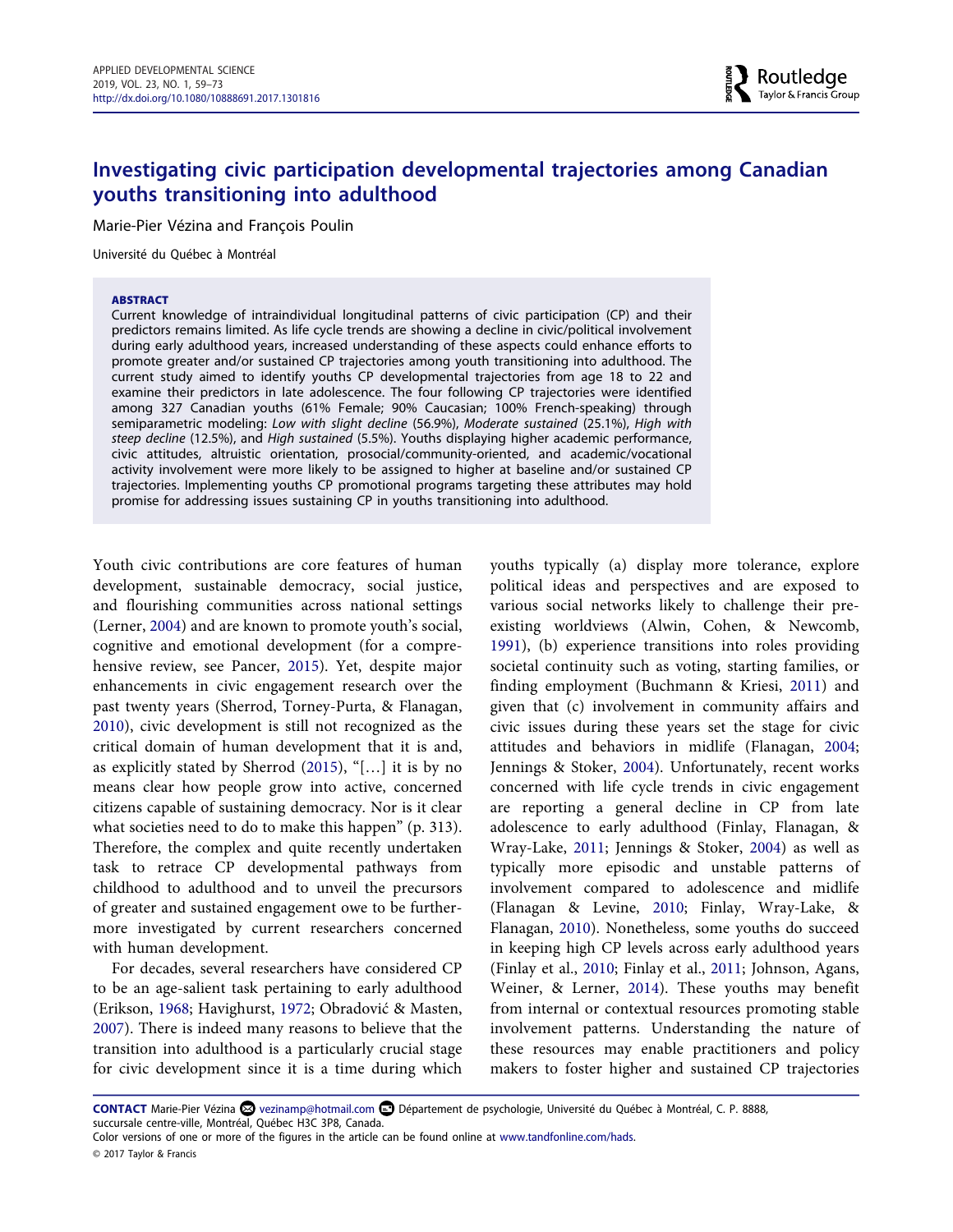when youths transition into adulthood (Johnson et al., [2014\)](#page-13-0).

To date, integrated civic identity is thought to be rooted in adolescence (Lerner, [2004](#page-14-0); Obradović & Masten, [2007](#page-14-0)) and CP display is best understood within relational developmental systems (RDS) metatheory (Lerner, Wang, Champine, Warren, & Erickson, [2014\)](#page-14-0). Models derived from RDS frameworks emphasize that human development encompasses mutually-influential relations between the developing individuals and their complex multilevel contexts. These mutually-influential relations are termed adaptive developmental regulations as they benefit both individuals and their ecologies. Among RDS-based models, the Positive Youth Development approach (PYD; Lerner, [2004\)](#page-14-0) has become the prominent framework for understanding youths civic development within the past decade. PYD is a second-order latent construct which builds on five first-order latent constructs termed the "five Cs" (i.e., connection, caring, character, confidence, competence), developmental attributes which depict successful and healthy youths and ultimately lead to a "6th C": youth contributions (e.g., CP).

The key hypothesis of the PYD approach is that when the individual strengths are aligned with the positive contextual attributes found in families, schools and communities, youth development is enhanced and youth are more likely to get involved in the civic and political realms (Lerner, [2004](#page-14-0)). This hypothesis is supported by a great number of empirical works showing that several individual and contextual attributes relating to the « Five Cs » constructs are indeed associated with greater CP in late adolescence and early adulthood. Individual attributes include academic competence (Obradović & Masten, [2007;](#page-14-0) Syvertsen, Wray‐Lake, Flanagan, Wayne Osgood, & Briddell, [2011\)](#page-14-0), lower depressive symptomatology (Rietschlin, [1998\)](#page-14-0), higher self-esteem (Pancer, Pratt, Hunsberger, & Alisat, [2007\)](#page-14-0), social competence (Obradović & Masten, [2007](#page-14-0)), civic attitudes (Johnson et al., [2014;](#page-13-0) Marzana, Marta, & Pozi, [2012\)](#page-14-0), and altruistic orientation (Lemmon & Wayne, [2015](#page-14-0); Omoto, Snyder, & Hackett, [2010](#page-14-0)). Contextual attributes include positive parent-child communication patterns (Smetana & Metzger, [2005;](#page-14-0) van Goethem, van Hoof, van Aken, de Castro, & Raajmakers, [2014](#page-14-0)) and organized activity involvement (Fredricks & Eccles, [2006;](#page-13-0) McIntosh & Munoz, [2009](#page-14-0); Obradović & Masten, [2007](#page-14-0); Viau, Denault, & Poulin, [2015\)](#page-15-0). These findings are also consistent with Roisman, Masten, Coastworth, and Tellegen's (2004) Developmental tasks theory, which states that due to the heterotypic course of development, competence in salient domains of one developmental

period (e.g., academic, social, moral, and health competence in adolescence) are believed to build to foundation for subsequent successes even in different or newly emerging salient domains (e.g., CP in early adulthood).

It is however worth noting that research findings targeting youth CP predictors in adolescence (including the aforementioned studies) rely either on crosssectional or short-term variable-centered longitudinal designs (e.g., multiple regression, latent growth curve modeling). While these designs are informative and do contribute a great deal to knowledge enhancement across social sciences domains, they are unsuitable when conducting research deriving from RDS metatheory which essentially relies on the idea that development is nonlinear and characterized by autopoietic (selfconstructing) and hence, idiographic change (Overton, [2015](#page-14-0)). Given that cross-sectional data only allows for the testing of single time-frame correlations between variables without specifying effect direction, that short-term longitudinal research records very proximal change that does not capture continuity/discontinuity in developmental pathways and that variable-centered analyses assesses links between variables while assuming ergodicity of human development (i.e., stationarity and homogeneity), therefore only allowing for the capture of one single normative pattern among the population. Thus, when conducting research derived from RDS metatheory aiming to gather valid information on youth civic development, researchers' foci should be on devising or using statistical tools capturing interindividual differences in CP trajectories (i.e., in the course of intraindividual change), that is person-centered analyses.

To date, only two longitudinal studies targeting young adults' CP intraindividual trends have been conducted (Finlay et al., [2011;](#page-13-0) Johnson et al., [2014\)](#page-13-0). Using data from AmeriCorps participants and a comparison group, Finlay et al. have examined civic engagement profiles and transitions through latent profile (LPA) and latent transition analyses (LTA) across 2 waves spanning 8 years. Participants were aged 19 to 29 at Wave 1 when three latent statuses were identified: (a) inactive (39%), (b) voting-involved (32%), and (c) highly committed (19%). Eight years later, the votinginvolved status was the most prevalent (70%) followed by the highly committed (19%) and the inactive status (11%) was the least prevalent. Their results therefore revealed that individuals were less civically active as young adults but that they were more likely to settle into voting and volunteering when they reached the end of the third and began the fourth decade of life. Furthermore, latent transitions analyses indicated that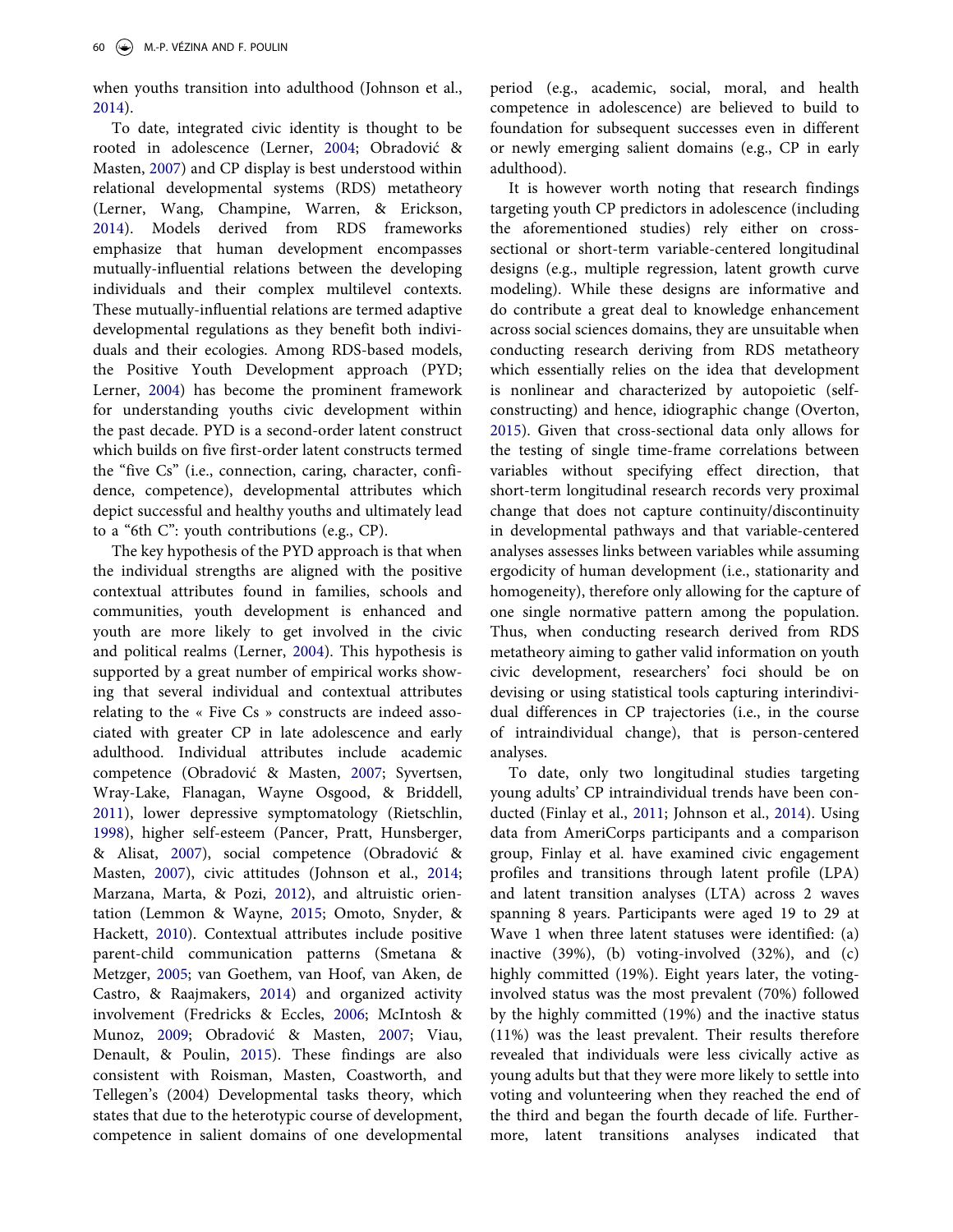probabilities of remaining in the same latent status over time were high for the voting-involved status (93%), moderate for the highly committed status (50%) and rather weak for the inactive status (24%). Johnson et al. [\(2014](#page-13-0)) also investigated whether and how many profiles of civic engagement could be identified and how profile composition was changing across two waves (mean age 22 at Wave 1 and 23 at Wave 2) through LPA and LTA. Their sample was comprised of college or former college students. A four profile solution was identified at both waves: (1) *Organizers* profile (26.6% at Wave 1; 26.5% at W2), (2) *Low initiative profile*  (50.3% at W1; 48.2% at W2), (3) *Highly involved* profile (8.8% at W1; 10.5% at W2), and (4) *Moderately involved*  profile (14.3% at W1; 14.7% at W2). LTA showed that although the proportion of the sample assigned to each profile was similar across waves, many individuals were classified into different profiles at each wave (although youth classified in the *low initiative profile* displayed more consistency), which also support the idea that CP longitudinal patterns are likely unstable when youth transition into adulthood.

Although both studies are methodologically innovative and theoretically informative, it is worth noting that intraindividual change was only investigated across two waves and that the analytic strategy allowed for the examination of transitions among qualitatively distinctive patterns of participation but could not record involvement continuity/discontinuity or intraindividual change in the intensity of CP over time. Also, as youths involved in Johnson et al. ([2014](#page-13-0)) study were either college or former college students, the authors were not able to examine differences in profiles and profile transitions among young people not enrolled in higher education, which might constrain the generalizability of their findings. Furthermore, while the aforementioned research teams have respectively shown interest for civic engagement longitudinal patterns' educational covariates (Johnson et al., [2014\)](#page-13-0) and life-cycle predictors (Finlay et al., [2011](#page-13-0)) during young adulthood, earlier (adolescent) predictors of differential CP trajectories have not been investigated yet. Finally, both studies are using American samples. In fact, a minimal amount of research outside European countries and United States has specifically targeted youth civic development. Given that political context, social and cultural norms toward civic engagement, opportunities for youth to get involved in civic organizations and the very content of civic initiatives varies greatly across sociocultural groups and societies (Youniss & Levine, 2009), CP pathways and predictors might not be the same outside the United States, which makes them worth investigating. Therefore, future research should focus on capturing

heterogeneity of CP developmental trajectories among educationally and culturally diverse sets of youths transitioning into adulthood across several data points through statistical tools sensitive to intraindividual change in CP frequency and to identify their early predictors in order to more effectively promote greater and/or sustained CP trajectories when youths transition into adulthood.

Accordingly, the current study aims to (a) identify CP developmental trajectories among Canadian youths transitioning into adulthood (assessed annually from ages 18 to 22), and (b) examine individual (academic performance, psychological adjustment, social competence, civic attitudes, altruistic orientation) as well as contextual (parent-child communication and organized activity involvement) predictors of CP trajectory-group membership in late adolescence (ages 16–17). Based on previous empirical and theoretical works, we expect that (Hypothesis 1) several CP trajectories characterized by distinctive CP baseline levels and patterns of continuity/discontinuity will be identified, namely, one declining CP trajectory (consistent with previous works on life cycle trends in civic engagement) and a least prevalent sustained CP trajectory (as suggested by the previously presented results gathered by both Finlay's and Johnson's respective research teams; Johnson et al., [2014](#page-13-0)). We also expect that (Hypothesis 2) participants displaying higher academic performance, psychological adjustment, social competence, civic attitudes, altruistic orientation, parent–child communication, and organized activity involvement will be assigned to higher and sustained CP trajectories or at least to higher CP baseline levels when youths transition into adulthood.

# **Methodology**

#### *Sample*

Data were drawn from a longitudinal study initiated in 2001 with 390 students (58% female) recruited in eight French-speaking schools in a large school board located in Quebec (Canada) and enrolled in Grade 6 (mean age  $= 12.38$  years old,  $SD = 0.42$ ) at the time. Participants were mainly Caucasian (90%), Frenchspeaking (100%) and most came from intact families (68%). Annual family income before taxation was predominantly equivalent or higher than CAN\$50,000. The current study encompassed two phases: (a) late adolescence (Grades 10 and 11; ages 16 and 17) and (b) early adulthood (ages 18 to 22). Retention rates fluctuated from 72% to 83% over time as some participants were in and out of the longitudinal study.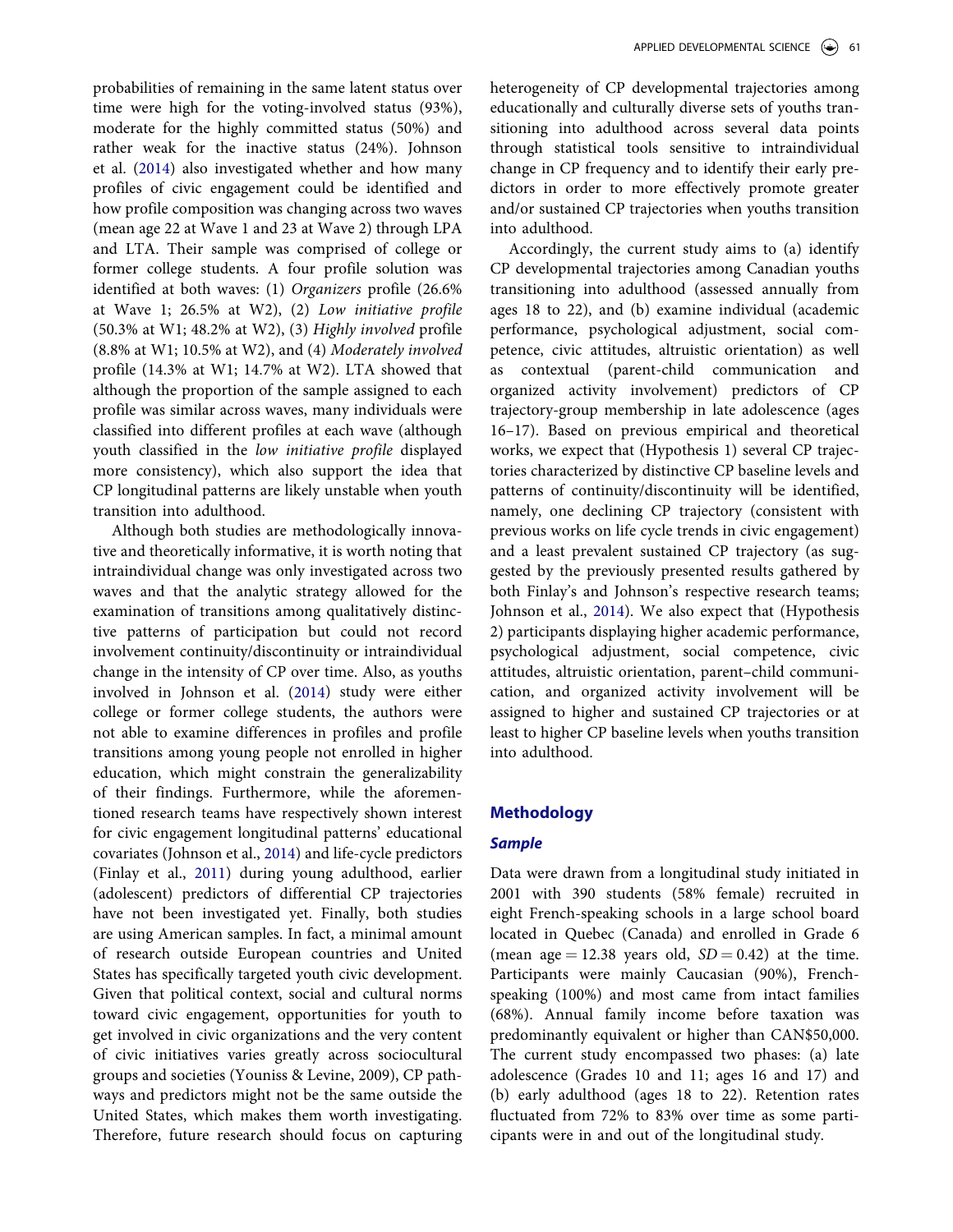CP was measured annually from age 18 to age 22 inclusively and the predictor variables were measured at ages 16–17. Only youths who took part in at least two of the five annual data collections between ages 18 to 22 were included in the analyses aiming to identify CP trajectories  $(n = 327; 61\%$  female). Among our original sample, 52 youths (13%) did not participate in any CP data point collections, 18 youths (4.5%) only participated in one data point collection, 17 youths (4.3%) participated in two data point collection, 20 youths (5%) participated in three data point collection, 50 youths (12.5%) participated in four data point collection and the remaining 242 youths (60.7%) participated in all five data point collections. Furthermore, among these youths, only those for whom data were also available at ages 16–17 were selected for the examination of the predictor variables on CP trajectories  $(n = 305; 61\%)$  female). Mean comparisons revealed that the sub-sample did not differ from the remaining participants ( $N = 85$ ) with regards to baseline sociodemographic indicators (parents' education, annual family income before taxation, family structure, gender, and ethnicity).

#### *Procedure*

Predictor variables were measured at ages 16 and 17 by means of self-reported questionnaires filled in the classroom under the supervision of research assistants except organized activity involvement which was assessed through structured telephone interviews conducted by trained research assistants. CP assessment was carried annually from ages 18 to 22 through self-reported questionnaires. Most questionnaires were administered at home but about 5% had to be mailed out. Willing participants were annually offered a 20\$ gift certificate for their time and participation. This research project was previously assented by the internal review board at the authors' university.

#### **Measures**

# *Civic participation in early adulthood (ages 18–22)*

CP from September to May was measured annually in May with eight items adapted from CIRCLE *Civic and political health of the nation* survey (Keeter, Zukin, Andolina, & Jenkins, [2002\)](#page-13-0) asking participants how often they had (a) spent time participating in community service or volunteering activities, (b) personally walked, ran or bicycled for a charitable cause, (c) discussed social or political issues with friends or family,

(d) signed an e-mail or a written petition about a political or social issue, (e) taken part in a protest, march or demonstration, (f) stood up for their opinion while discussing social or political issues, (g) not bought something because or conditions under which the product had been made or because they disliked the conduct of the company producing it, and (h) bought a certain product or service because they liked the social or political values of the company producing or providing it. Responses were coded on a 5-point Likert scale and ranged from  $1 = never$  to  $5 = always$  or nearly *always*. The sum of these items was computed to create a global indicator of CP at each wave of data collection. Cronbach alphas fluctuated from .82 to .85 over time and higher scores accounted for greater CP.

# *Predictor variables in late adolescence (ages 16–17)*

#### *Academic performance*

Youth grades in French and mathematics (percentages) were provided by the schools and the mean of both percentages were computed as an indicator of academic performance. Bivariate correlations between French and Mathematics scores were .71 and .68 at ages 16 and 17, respectively.

#### *Psychological adjustment*

Two indicators were included in this composite index: (a) global self-worth and (b) depressive symptoms (recoded). Depressive symptoms have been used as a global psychological adjustment indicator in other studies before (Smokowski, Mann, Reynolds, & Fraser, [2004](#page-14-0); Wilkinson, [2010\)](#page-15-0) and they typically tend to increase in late adolescence (Adkins, Wang, Dupre, Van den Oord, & Elder, 2009; Thapar, Collishaw, Pine, & Thapar, [2012\)](#page-15-0). In the current study, global self-worth and depressive symptoms (recoded) were combined since both measures were significantly correlated (bivariate correlations between global self-worth and depressive symptoms were .54 and .61 at ages 16 and 17, respectively). Similar measurement was used in Denault and Poulin ([2009\)](#page-13-0). Self-worth was measured using the Self-Perception Profile for Adolescents (SPPA; Harter, [1988\)](#page-13-0). The subscale *global self-worth* is made of five items (e.g., "Some kids are often unhappy with themselves BUT other kids are pretty pleased with themselves"). The mean scores were computed on the original recoded Guttman scale ranging from 1 to 4. Cronbach alphas were .90 and .88 at ages 16 and 17, respectively. Depressive symptoms were assessed using the Children Depression Inventory (CDI; Kovacs, [1981](#page-13-0)). This inventory is comprised of 27 items and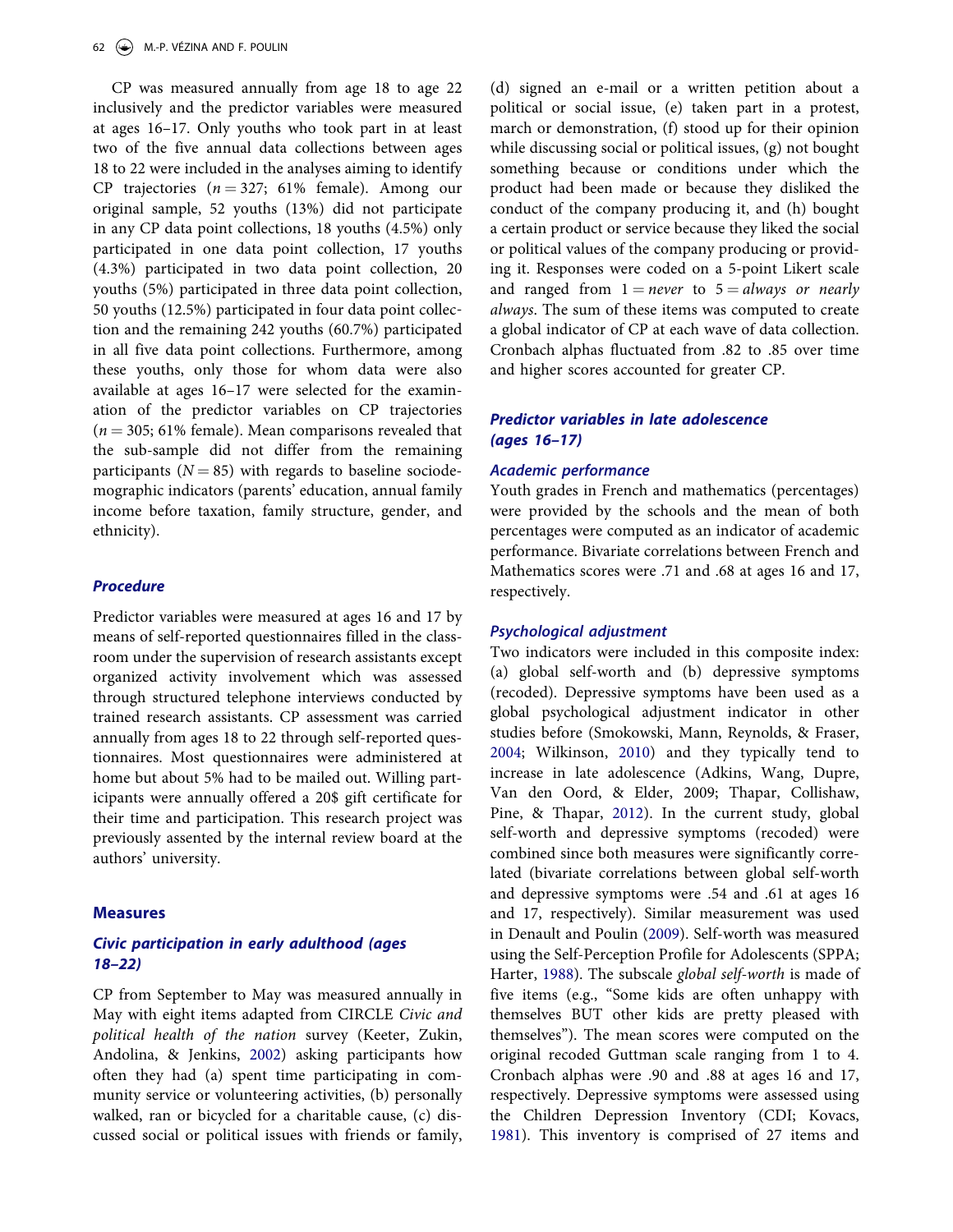the time frame is *over the past 2 weeks*. Each item consists of three choices coded from 0 to 2. Higher scores are indicator of greater symptom severity. In the current study, the item tapping suicidal ideation was removed from the questionnaire resulting in 26 items and a score range of 0–52. The sum of scores was used and the final score obtained for depressive symptoms was recoded. Cronbach alphas were .77 and .78 at ages 16 and 17, respectively. The composite index for *psychological adjustment* was formed by standardizing and averaging both indicators. Higher scores reflected higher psychological adjustment.

### *Social competence*

Social competence was measured using the Self-Perception Profile for Adolescents (SPPA; Harter, [1988\)](#page-13-0). The subscale *social competence* is made of five items (e.g., "Some teenagers don't have the social skills to make friends BUT other teenagers do have the social skills to make friends"). The mean scores were computed on the original recoded Guttman scale ranging from 1 to 4 and Cronbach alphas were .84 and .85 at ages 16 and 17, respectively. Higher scores stood up for higher social competence.

# *Civic attitudes*

The importance granted by participants to civic duty toward society was assessed with six items (e.g., "Doing something to improve my community") from Flanagan et al. [\(1999](#page-13-0)). Responses were coded on a 5-point Likert scale and ranged from  $1 = not$  *at all important* to  $5 = \text{very important}$ . The sum of all items was computed and Cronbach alphas were .81 and .85 at ages 16 and 17, respectively. Higher scores were representative of stronger civic attitudes.

# *Altruistic orientation*

Altruistic orientation was measured with six items (e.g., "In the future, I would be willing to work fewer hours and earn a lower income if it created jobs for unemployed people") from Greenberger and Bond's [\(1976](#page-13-0)) Psychosocial Maturity Inventory. Responses were coded on a 5-point Likert scale and ranged from  $1 =$ *strongly disagree* to  $5 =$ *strongly agree*. The sum of all items was computed and Cronbach alphas were .86 and .89 at ages 16 and 17, respectively. Higher scores depicted a stronger altruistic orientation.

# *Parent–child communication*

Two indicators were comprised in this composite index: (a) youth self-disclosure and (b) parental solicitation both drawn from Kerr and Stattin [\(2000\)](#page-13-0). Youth selfdisclosure was made of five items (e.g., "How often do

you usually want to tell your parents about school (how each subject is going; your relationships with teachers)?") Responses were coded on a 5-point Likert scale and ranged from  $1 = never$  or almost never to  $5 = always$  *or nearly always*. The mean score was computed and Cronbach alphas were .82 and .83 at ages 16 and 17, respectively. Parental solicitation was also made of five items (e.g., "During the past month, how often have your parents initiated a conversation with you about your free time?") and the responses were coded on the same 5-point Likert scale previously described. The mean score was computed and Cronbach alphas were .81 and .83. Bivariate correlations between youth self-disclosure and parental solicitation were .64 and .67 at ages 16 and 17, respectively. The composite index for *parent–child communication* was formed by standardizing and averaging both indicators. Higher scores depicted higher frequency of parent–child communication.

# *Intensity of involvement in sports, prosocial/ community-oriented, and academic/vocational organized activities*

Organized activity involvement was measured over the full school year (from September to June) by the means of a free recall procedure. Youth first had to list all the organized activities (both school- and communitybased) they were involved in from September to December (before winter break). Afterward, they had to identify all the organized activities they were involved in from January to June (after winter break). Telephone interviews were also tapping frequency of involvement, number of hours of involvement and number of months of involvement during the school year for each activity reported. In order to be considered as *organized activities,* the listed activities had to meet the following criteria: (a) regular frequency of involvement, (b) attendance of an adult activity leader, and (c) ruleguided engagement. Activity involvement was classified into three subtypes quite similar to Fredricks and Eccles ([2006\)](#page-13-0) categories: (a) sports, (b) prosocial/communityoriented activities, and (c) academic/vocational activities. The sports subtype has to do with any school and non-school team and individual sport (i.e., soccer, hockey, fighting sports, badminton) as in several previous studies (Bartko & Eccles, [2003](#page-12-0); Larson, Hansen, & Moneta, [2006;](#page-14-0) Linver, Roth, & Brooks-Gunn, [2009](#page-14-0)). The prosocial/community-oriented activities subtype includes activities aimed at connecting youth to community adults and institutions (Larson et al., [2006](#page-14-0)) and/or voluntary actions intended to help or benefit another individual, group or social cause (Eisenberg & Mussen, [1989\)](#page-13-0) such as volunteering,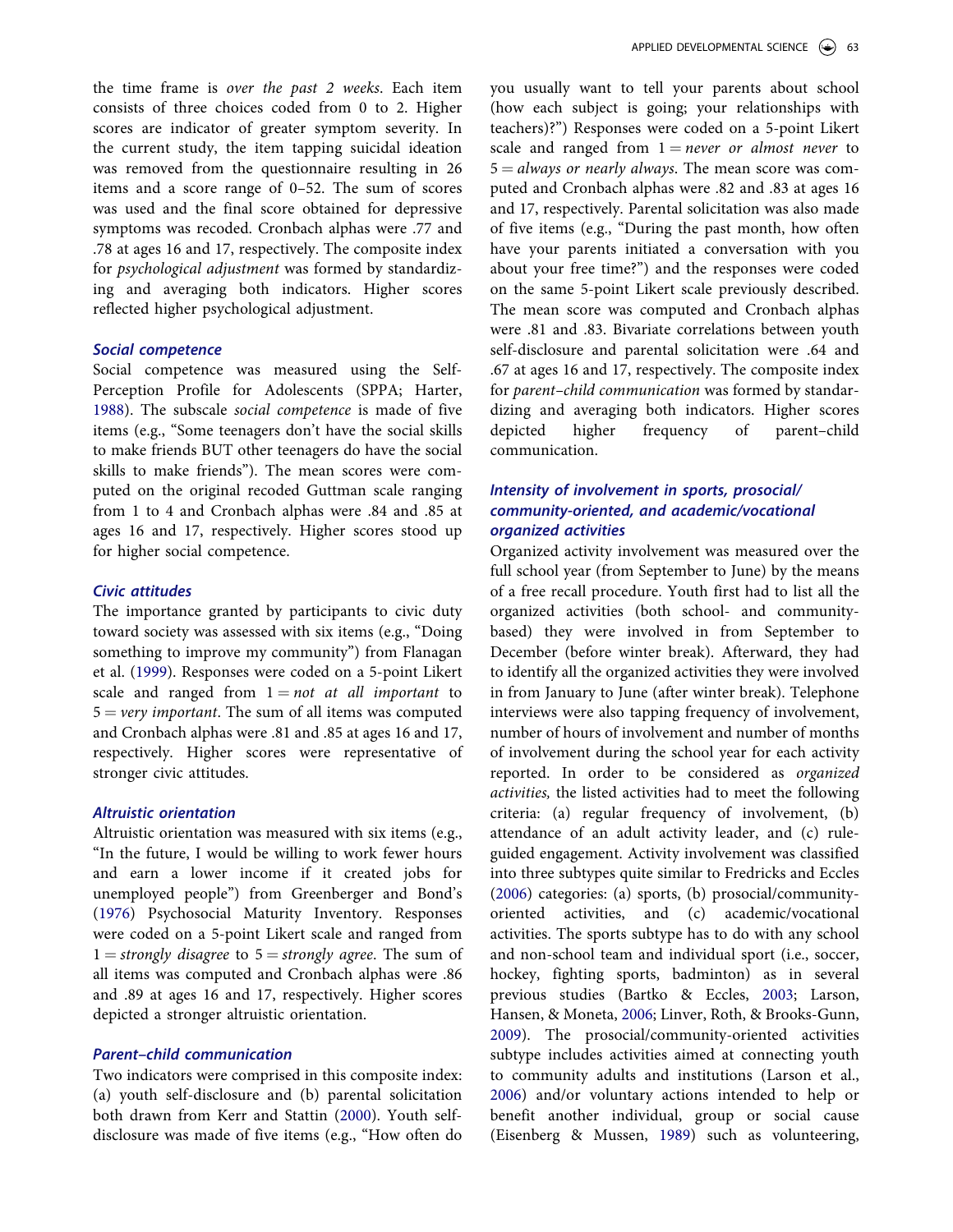community service, faith-based activities, scouts or 4-H programs involvement as in previous studies (Eccles, Barber, Stone, & Hunt, [2003;](#page-13-0) Fredricks & Eccles, [2006;](#page-13-0) Hansen & Larson, [2007\)](#page-13-0). Lastly, academic/vocational activities subtype relates to school-based activities that have an educational and/or vocational focus such as student committees, science clubs, youth enterprises, or chess club as in previous studies (Eccles et al., [2003;](#page-13-0) Larson et al., [2006;](#page-14-0) McNeal, 1995).

In the current study, we considered *intensity of involvement* in each of the three activity subtypes separately. Intensity of involvement was operationalized as the total number of hours spent in organized activities relating to each distinctive subtype over a full school year. Following Denault and Poulin ([2009\)](#page-13-0) procedure, sports, prosocial/community-oriented and academic/ vocational activity involvement intensity scores were respectively computed by (a) multiplying the number of hours of involvement per week by the number of weeks of involvement within a school year for each reported activity pertaining to a given subtype and (b) by summing up the number of hours of involvement in every activity pertaining to the same given subtype. Higher scores reflected greater intensity of involvement.

Given that all predictor variables were both measured at ages 16 and 17, mean scores were computed in order to obtain more reliable indicators of the late adolescence period. Pearson's product-moment correlations between data collection points were in the high range  $(r = .52-.76)$ , which allowed the use of mean scores.

# **Data analytic strategy**

Descriptive statistics were calculated using Pearson's product-moment correlations for CP at different ages and for the associations between predictor variables at ages 16–17. CP developmental trajectories were estimated performing a group-based semi-parametric method (SAS PROC TRAJ; Jones, Nagin, & Roeder, [2001\)](#page-13-0). This method allows (a) identification of distinctive subgroups among the study population, (b) estimation of the proportion of the sample following each trajectory, and (c) assignation of participants to the trajectory-group to which they are the most likely to belong. The group-based modeling approach assumes and tests the hypothesis that the population is composed of a mixture of distinct groups defined by their developmental trajectories (Nagin, [1999\)](#page-14-0). This hypothesis cannot be tested using variable-centered longitudinal data analytic strategies such as hierarchical and latent curve modeling strategies since these methods are designed to describe how pattern of growth vary continuously throughout the population rather than identifying distinct clusters of trajectories among the population. PROC TRAJ uses the maximum likelihood method to estimate parameters, including group sizes and shapes of trajectories. Subjects with missing data are included in the analysis, but only available data for each subject are used. Given that CP data were based on psychometric scales with censoring at the scale minimum and the maximum, trajectory estimation was carried through the censored normal option in the SAS procedure for model estimation (Nagin, [1999](#page-14-0)). Determination of the optimal number of groups and trajectory shapes was guided by the Bayesian Information Criterion (BIC), the Akaike Information Criterion (AIC) as well as practical usefulness considerations. It is worth noting that in SAS, the closer to zero the BIC and the AIC, the better the fit of the model.

Investigation of the links between predictor variables and CP trajectory-groups was carried out on IBM SPSS Statistics 21 through a set of multinomial logistic regressions. At first, univariate multinomial logistic regressions considering the selective effect of each predictor variable on CP trajectory-group membership were performed. Afterward, significant predictor variables were included in a final multivariate regression model in order to examine their relative contributions. Gender was included as a covariate in the final model given that several studies are reporting different patterns of CP in boys and girls (Gallant, Smale, & Arai, [2010](#page-13-0); Malin, Tirri, & Liauw, [2015\)](#page-14-0). Missing data points on all predictor variables and covariates considered (17.13% at age 16; 12.84% at age 17) were estimated performing multiple imputations (MI), which is the increasingly recommended procedure in epidemiological and longitudinal studies (Asendorpf, van de Shoot, Denissen, & Hutterman, [2014](#page-12-0); Sterne et al., [2009](#page-14-0)).

#### **Results**

#### *Descriptive results*

As shown by mean values in [Table 1](#page-7-0), there was a general trend for CP to decrease with increasing age. Furthermore, this table reveals that correlations for CP over time were in the moderate-high range  $(r = .47$  to .78). Mean values (and standard deviations) of predictor variables are listed as follows: academic performance  $=$ 67.87(9.63), psychological adjustment =  $3.29(0.59)$ , social competence =  $3.28(0.53)$ , civic attitudes =  $18.42$  $(4.76)$ , altruistic orientation = 19.48 $(4.42)$ , parent–child communication  $= 3.05(0.86)$ , sports involvement  $=$ 54.49(72.64), prosocial/community-oriented activity involvement  $= 31.04(70.18)$ , and academic/vocational activity involvement  $= 4.84(22.13)$ .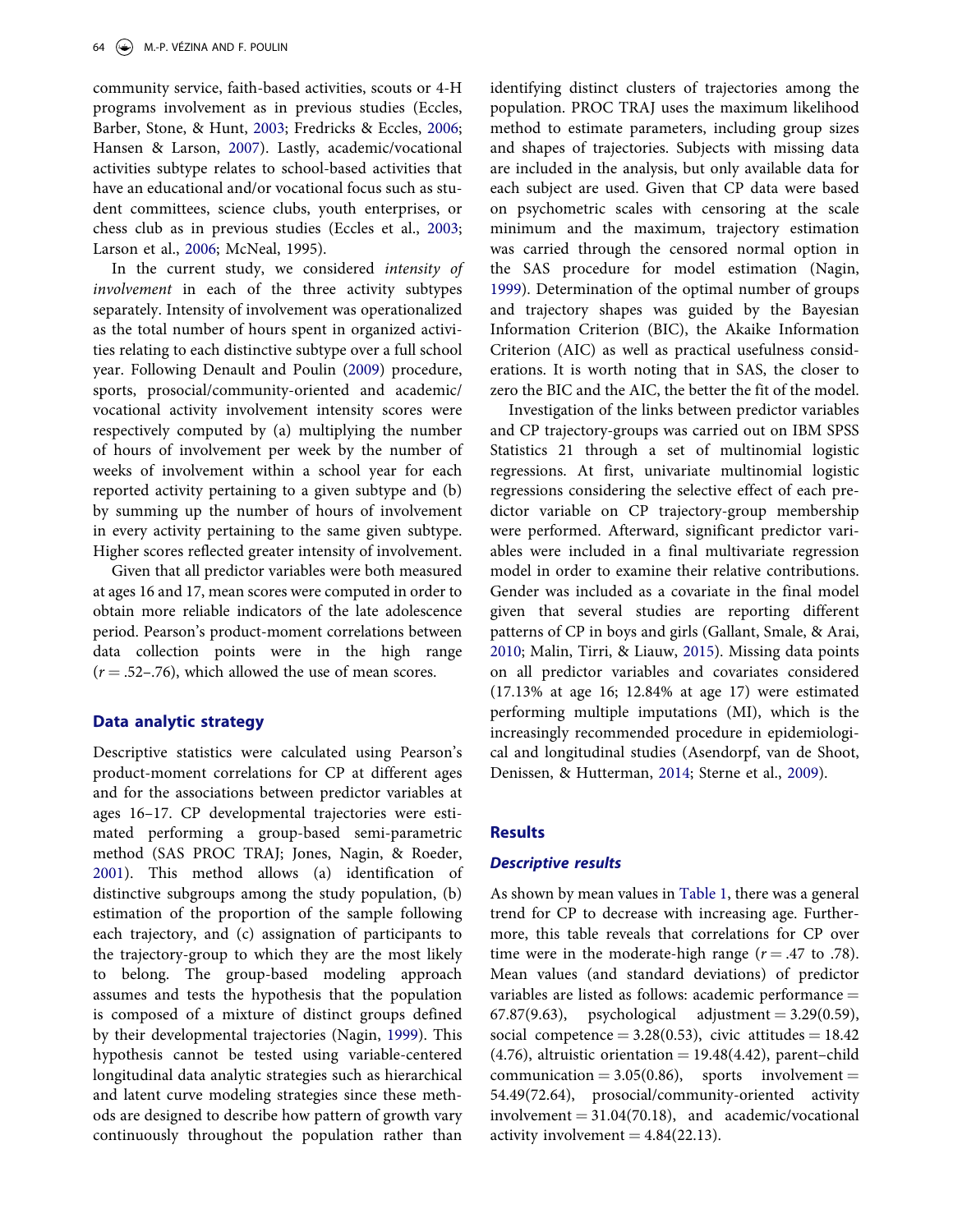|                     | pescriptives and pearson's product moment conclutions for civil participation. |                          |                          |        |     |       |      |  |
|---------------------|--------------------------------------------------------------------------------|--------------------------|--------------------------|--------|-----|-------|------|--|
| Civic participation | Age 18                                                                         | Age 19                   | Age 20                   | Age 21 |     |       | SD   |  |
| Age 18              | $\overline{\phantom{0}}$                                                       |                          |                          |        | 305 | 19.98 | 8.28 |  |
| Age 19              |                                                                                | $\overline{\phantom{m}}$ |                          |        | 319 | 19.35 | 7.27 |  |
| Age 20              | .54                                                                            | .54                      | $\overline{\phantom{0}}$ |        | 300 | 18.19 | 6.78 |  |
| Age 21              | .49                                                                            | .54                      | .66                      |        | 303 | 17.29 | 6.34 |  |
| Age 22              | .47                                                                            | .61                      | .63                      | .78    | 295 | 16.63 | 5.81 |  |

<span id="page-7-0"></span>**Table 1.** Descriptives and pearson's product-moment correlations for civic participation.

#### *Civic participation trajectories*

Semi-parametric group-based modeling analyses were performed to determine the optimal number of groups and trajectory shapes. Two-, three-, four-, five-, and sixgroup models were tested with a censored normal model. However, the six-group model did not converge. BIC and AIC values for each converging model are presented in Table 2. Both indices clearly indicated that the four- and five-group models best fitted the data. More precisely, BIC and AIC values were slightly better for the five-group model. However, this model lacked practical usefulness since it encompassed qualitatively analogous trajectories. The four-group model was therefore chosen because most parsimonious. Shape estimates and standard errors of CP trajectories are provided in Table 3. The final model encompassed two linear trajectories and two intercept trajectories.

The *low with slight decline* participation group (linear form) was comprised of participants displaying low baseline levels of CP and decreasing slightly over time (56.9%). The *moderate sustained* participation group (intercept form) was made of participants exhibiting a steady and mild pattern of CP over time (25.1%). The *high with steep decline* participation group (linear form) consisted of participants showing a pretty steep decline from high baseline levels to rather low levels of CP over time (12.5%). Finally, the *high sustained* participation group (intercept form) included participants demonstrating relentlessly higher levels of CP over time compared to the other groups (5.5%). The average

**Table 2.** Choosing a trajectory model based on the BIC and the AIC.

| Number of groups | BIC $(n = 327)$ | AIC        |
|------------------|-----------------|------------|
|                  | $-4778.02$      | $-4766.65$ |
|                  | $-4724.31$      | $-4707.26$ |
|                  | $-4697.58$      | $-4674.84$ |
|                  | $-4695.22$      | $-4671.79$ |

probabilities of group membership were considered as an indicator of the accuracy of the participants' classification into each trajectory-group. With average probabilities of group membership ranging from .80 to .91, the established criteria of .70 stated by Nagin ([1999\)](#page-14-0) was reached. The final model of CP trajectories yielded by the analyses is depicted in [Figure 1](#page-8-0).

# *Predictors of trajectory-group membership*

Predictor variables mean scores and standard deviations for each trajectory-group are displayed in [Table 4.](#page-8-0) Univariate multinomial logistic regressions examining the unique effect of each predictor variable on CP trajectory-group membership were initially performed. Academic performance  $X^2(3, 1)$  $(N = 305) = 9.42$  $p < .05$ , civic attitudes  $X^2(3, N = 305) = 43.23, p < .001$ , altruistic orientation  $X^2(3, N = 305) = 35.30, p <$ .001, parent-child communication  $X^2(3, N = 305)$  = 17.12, *p <* .001, prosocial/community-oriented activity involvement  $X^2(3, N = 305) = 11.35, p < .01$  and academic/vocational activity involvement  $X^2(3, N=$  $305$  = 8.35,  $p < .05$  scores significantly differed between trajectory-groups while psychological adjustment  $X^2(3, N = 305) = 1.15, N.S, social competence$  $X^2(3, N = 305) = 1.81$ , N.S, and sports involvement  $X^2(3, N = 305) = 7.09$ , N.S scores did not.

Significant predictor variables were then tested simultaneously in a multivariate regression model in order to appreciate their relative contribution. Gender was also added as a covariate in this final model. In the final model, academic performance, civic attitudes, altruistic orientation, prosocial/community-oriented activity involvement and academic/vocational activity involvement remained significant predictors of trajectorygroup membership probabilities (see detailed results in [Table 5\)](#page-8-0).

**Table 3.** Parameter estimates and standard errors of civic participation trajectories.

| Trajectories     |                    |                    |                    |                 |
|------------------|--------------------|--------------------|--------------------|-----------------|
| Parameters       | Low slight decline | Moderate sustained | High steep decline | High sustained  |
| Intercept        | 20.780* (1.519)    | 21.467* (0.482)    | 76.308* (4.781)    | 30.814* (0.779) |
| Linear change    | $-5.051*$ (1.160)  |                    | $-40.669*$ (3.710) |                 |
| Quadratic change |                    |                    |                    |                 |
|                  |                    |                    |                    |                 |

*Note*. \**p <* .001.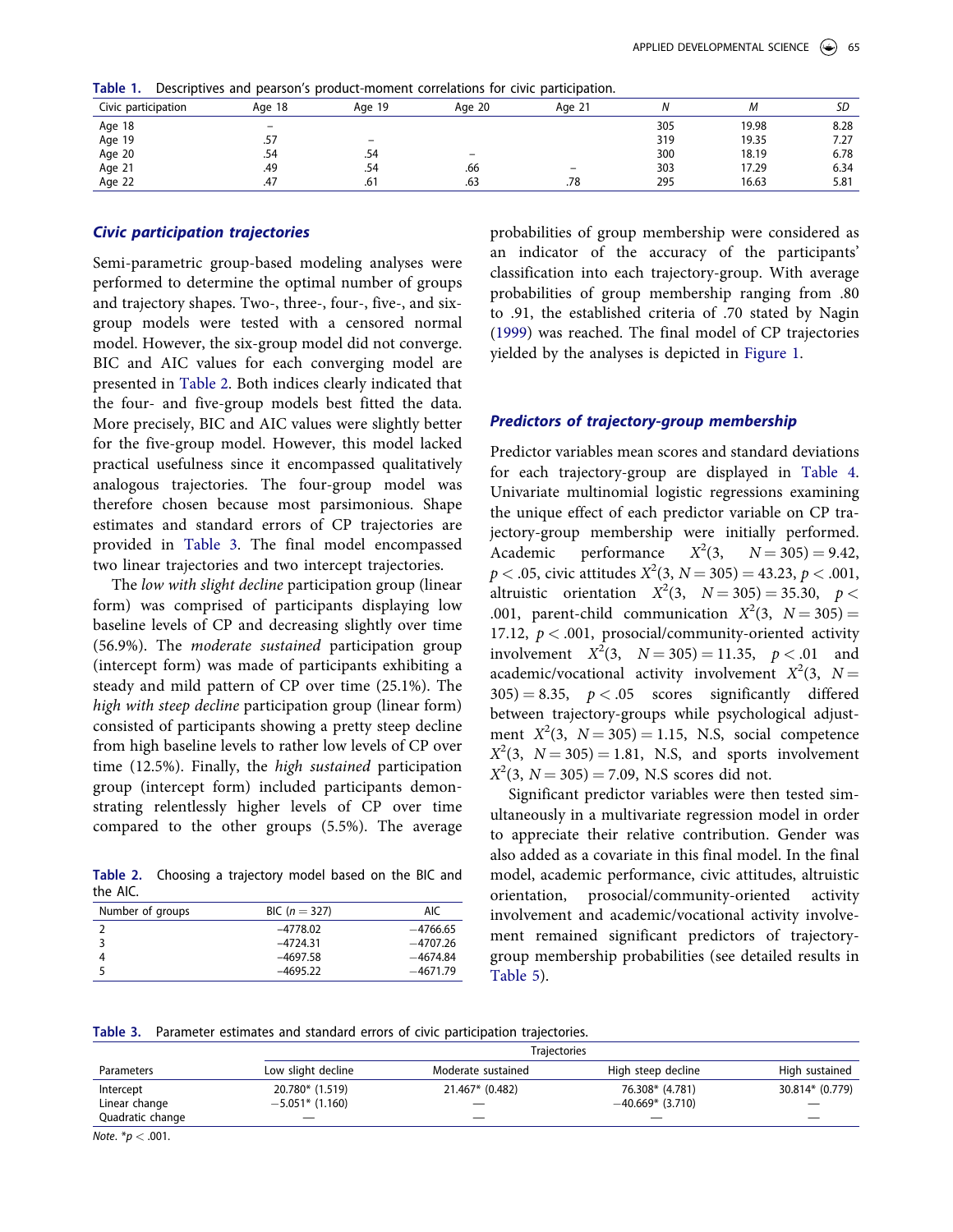<span id="page-8-0"></span>

**Figure 1.** Observed and estimated parameters for civic participation trajectories.

**Table 4.** Predictor variables mean scores for each civic participation trajectory-group.

| Predictor variables                               | Low slight<br>decline <i>M</i> (SD) | Moderate<br>sustained M (SD) | High steep<br>decline <i>M</i> (SD) | Hiah<br>sustained M (SD) |
|---------------------------------------------------|-------------------------------------|------------------------------|-------------------------------------|--------------------------|
| Academic performance                              | 66.47 (9.67)                        | 71.07 (8.58)                 | 68.21 (8.42)                        | 66.97 (13.97)            |
| Psychological adjustment                          | 3.27(0.58)                          | 3.37(.57)                    | 3.27(62)                            | 3.33(.69)                |
| Social competence                                 | 3.30(0.52)                          | 3.21(.56)                    | 3.32(.50)                           | 3.27(0.50)               |
| Civic attitudes                                   | 2.60(0.93)                          | 3.15(.81)                    | 3.47(91)                            | $3.51$ (.75)             |
| Altruistic orientation                            | 2.99(0.75)                          | 3.44(0.68)                   | 3.59(0.82)                          | 3.63(.61)                |
| Parent-child communication                        | 2.67(.80)                           | $3.05$ (.92)                 | 3.15(.86)                           | 3.05(0.96)               |
| Sports involvement                                | 50.41 (43.45)                       | 43.16 (50.44)                | 69.11 (73.82)                       | 35.94 (36.78)            |
| Prosocial/community-oriented activity involvement | 25.46 (72.11)                       | 29.38 (56.23)                | 64.06 (78.60)                       | 52.71 (68.75)            |
| Academic/vocational activity involvement          | 5.53 (26.67)                        | 2.00(10.44)                  | 3.43 (10.46)                        | 22.99 (28.30)            |

Specifically, (a) youths displaying higher academic performance were more likely to be assigned to the *moderate sustained* trajectory-group than to both the *low with slight decline*  $[\beta = .05(.02), p < .05]$  and the *high with steep decline*  $[\beta = .05(.02), p < .05]$ trajectory-groups; (b) youths displaying stronger civic attitudes were more likely to be assigned to the *high*  *sustained*  $[\beta = .28(.08), p < .001]$ , *high with steep decline*  $[\beta = .22(.06), \quad p < .001]$ , and *moderate sustained*  $[\beta = .19(.05), p < .05]$  trajectory-groups than the *low with slight decline* trajectory-group; (c) similarly, youths displaying higher altruistic orientation were more likely to be assigned to the *high sustained*  $[\beta = .22]$ (.09),  $p < .05$ ], *high with steep decline*  $\beta = .18(.07)$ ,

| Table 5. Multinomial logistic regression predicting civic participation trajectory membership probabilities. |  |
|--------------------------------------------------------------------------------------------------------------|--|
|--------------------------------------------------------------------------------------------------------------|--|

|                                                          | Group comparisons      |                                              |                       |                          |                          |                                             |
|----------------------------------------------------------|------------------------|----------------------------------------------|-----------------------|--------------------------|--------------------------|---------------------------------------------|
|                                                          | Low slight decline vs  |                                              |                       | Moderate sustained vs    |                          | High steep decline vs                       |
|                                                          | Moderate<br>sustained  | High<br>steep decline                        | High<br>sustained     | High<br>steep decline    | High<br>sustained        | High<br>sustained                           |
| Predictor variables                                      | OR (CI)                | OR (CI)                                      | OR (CI)               | OR (CI)                  | OR (CI)                  | OR (CI)                                     |
| Gender                                                   | .676 (.358-1.278)      | 1.213 (.495-2.972)                           | .322 (.094-1.103)     | 1.794 (.717-4.488)       | .477 (.138–1.647)        | .266 (.070-1.014)                           |
| Academic<br>performance                                  | $1.047*$ (1.010-1.085) | $1.000$ $(.957-1.046)$                       | .980 (.928-1.055)     | $.955*$ $(.913-1.000)$   | .945 (.889-1.006)        | .990 (.926-1.057)                           |
| Civic attitudes                                          | $1.203***$             | $1.244***$                                   | $1.317***$            | $1.034$ $(.924 - 1.158)$ | 1.095 (.936-1.280)       | $1.059$ $(.893-1.255)$                      |
|                                                          | $(1.102 - 1.314)$      | $(1.112 - 1.392)$                            | $(1.121 - 1.548)$     |                          |                          |                                             |
| Altruistic orientation                                   | $1.108*$ (1.006-1.220) | $1.193**$ (1.048–1.358) 1.242* (1.042–1.481) |                       | 1.076 (.945–1.226)       | $1.121$ $(.938-1.340)$   | $1.042$ $(.860-1.262)$                      |
| Parent-child<br>communication                            | 1.439 (.983-2.108)     | 1.493 (.926-2.407)                           | 1.320 (.629-2.771)    | $1.037$ $(.638-1.685)$   | .917 (.424–1.982)        | .884 (.413-1.893)                           |
| Prosocial/community-<br>oriented activity<br>involvement | .999 (.994-1.004)      | $1.006*$ (1.001-1.010) 1.003 (.995-1.010)    |                       | $1.006*$ (1.001-1.012)   | $1.003$ $(.995 - 1.012)$ | .997 (.990-1.005)                           |
| Academic/vocational<br>activity involvement              | .975 (.949-1.002)      | .980 (.956–1.006)                            | $1.018*$ (.995-1.032) | 1.005 (.973–1.039)       |                          | $1.034*$ (1.005-1.064) 1.029* (1.001-1.057) |

 $Note. OR = odds ratio; Cl = confidence intervals.$ 

 $* p < .05$ . \*\* $p < .01$ . \*\*\* $p < .001$ .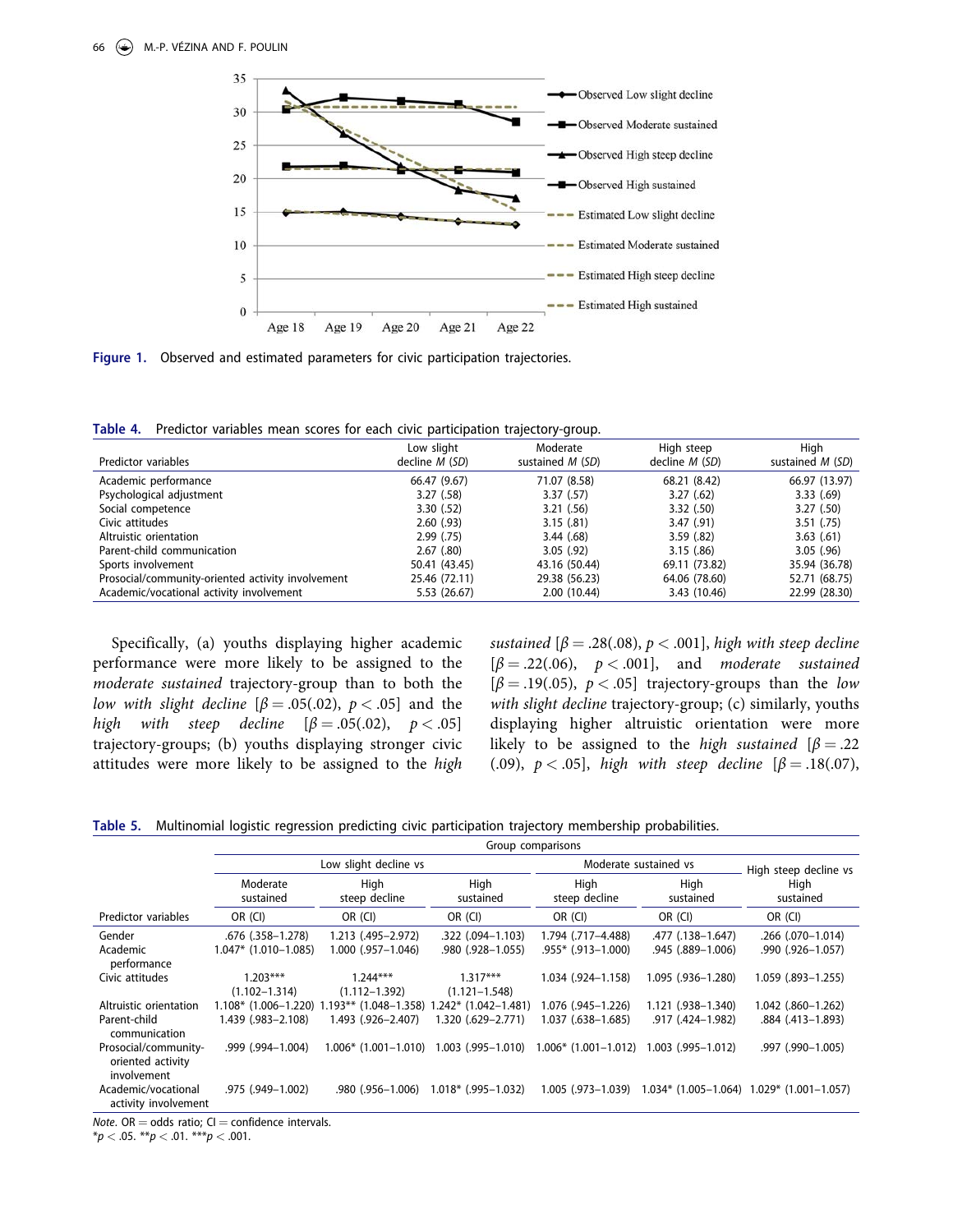*p*  $\lt$  .01], and *moderate sustained* [ $\beta$  = .19(.05), *p*  $\lt$  .01] trajectory-groups than to the *low with slight decline*   $[\beta = .19(.05), \ p < .001]$  trajectory-group; (d) youths displaying greater prosocial/community-oriented activity involvement were more likely to be assigned to the *high with steep decline* trajectory-group than to both the *moderate sustained*  $\beta = .006(.003), p < .05$ and the *low with slight decline*  $[\beta = .008(.002), p < .05]$ trajectory-groups; and (e) finally, youths displaying higher academic/vocational activity involvement were more likely to be assigned to the *high sustained* trajectory-group than to the *high with steep decline*  $[\beta = .01]$ (.006),  $p < .05$ ], the *moderate sustained*  $[\beta = 0.34(.01)]$ ,  $p < .05$ ], and the *low with slight decline*  $[\beta = .03(.01),$ *p <* .05] trajectory-groups.

# **Discussion**

The current study aimed to (a) identify CP trajectories among Canadian youths transitioning into adulthood (from age 18 to 22) and to (b) examine individual and contextual predictors of CP trajectory-group membership in late adolescence (ages 16–17). Consistent with the PYD model (Lerner, [2004\)](#page-14-0) as well as previous findings (Finlay et al., [2011;](#page-13-0) Johnson et al., [2014](#page-13-0)), it was expected that differing CP trajectories would emerge among our sample (Hypothesis 1) and that youths granted with positive contextual and individual attributes in late adolescence would be more likely to display higher and/or sustained CP trajectories when transitioning into adulthood (Hypothesis 2). In line with Hypothesis 1, four distinctive CP trajectories were identified through semi-parametric group-based modeling analyses: *low with slight decline* participation (56.9%), *moderate sustained* participation (25.1%), *high with steep decline* participation (12.5%), and *high sustained* participation (5.5%). These findings are both supportive of the RDS perspective stating that human developmental processes are non-ergodic (Lerner et al., [2014\)](#page-14-0) and consistent with Finlay et al. and Johnson et al.'s results pointing out the heterogeneous nature of civic development during the transition into adulthood. Not all youth display the same baseline levels of CP at age 18 nor exhibit identical patterns of participation with increasing age. Consistent with previous works on life cycle trends in civic engagement, CP patterns were declining for most youths among our sample (69.4%) although the decline was slight for the majority of them (56.9% of the sample being assigned to the *low with slight decline* trajectorygroup). Nonetheless, as previously shown in recent empirical works and consistent with our expectations, an appreciable number of youths (30.6%) did maintain consistent CP patterns over time.

In line with Hypothesis 2, with PYD (Lerner, [2004\)](#page-14-0) and developmental task (Roisman et al., [2004\)](#page-14-0) theories as well as with previous empirical findings (Fredricks & Eccles, [2006;](#page-13-0) Johnson et al., [2014;](#page-13-0) Lemmon & Wayne, [2015](#page-14-0); Marzana et al., [2012](#page-14-0); McIntosh & Munoz, [2009;](#page-14-0) Obradović & Masten, [2007;](#page-14-0) Omoto et al., [2010;](#page-14-0) Syvertsen et al., [2011](#page-14-0); Viau et al., [2015](#page-15-0)), participants exhibiting higher academic performance, civic attitudes, altruistic orientation, prosocial/community-oriented activity involvement and academic/vocational activity involvement in late adolescence were more likely to be assigned to higher and/or sustained CP trajectories during the transition into adulthood. Specifically, (a) youth displaying both lower CP baseline levels and decline in CP over time (*low with slight decline* trajectory-group) exhibited lower civic attitudes, altruistic orientation, academic performance and academic/vocational activity involvement than youths assigned to higher and/or sustained trajectory-groups; (b) youths displaying higher CP baseline at age 18 (both *high with steep decline* and *high sustained* trajectory-groups) exhibited lower academic performance compared to youths assigned to the *moderate sustained* trajectory-group as well as lower academic/vocational activity involvement than youths assigned to the *higher sustained* PC trajectory group; and (3) among youths assigned to sustained CP trajectory-groups (both *moderate sustained* and *high sustained*), youths assigned to the *high sustained* trajectory-group exhibited higher involvement in academic/ vocational activity than youths assigned to the *moderate sustained* trajectory-group. These results are supportive of the PYD approach (Lerner, [2004](#page-14-0)) in revealing that strong character (civic attitudes), higher caring (altruistic orientation), academic competence (academic performance and academic/vocational activity involvement) and positive connections (within the context of prosocial/community-oriented and academic/vocational activity involvement) are indeed predictive of higher baseline levels and/or sustained society contributions (CP) during the transition into adulthood. They are also consistent with Roisman et al.'s [\(2004](#page-14-0)) developmental task theory given that youths exhibiting greater competence in the academic, social and moral domains (considered as adolescent-salient developmental tasks) in late adolescence were more likely to display higher CP baseline levels or sustained CP levels when transitioning into adulthood.

However, not all results were in line with previous findings nor consistent with our second hypothesis. First off, while youths assigned to the *high sustained*  CP trajectory-group displayed higher academic/ vocational activity involvement than youths assigned to other trajectory-groups, they exhibited lower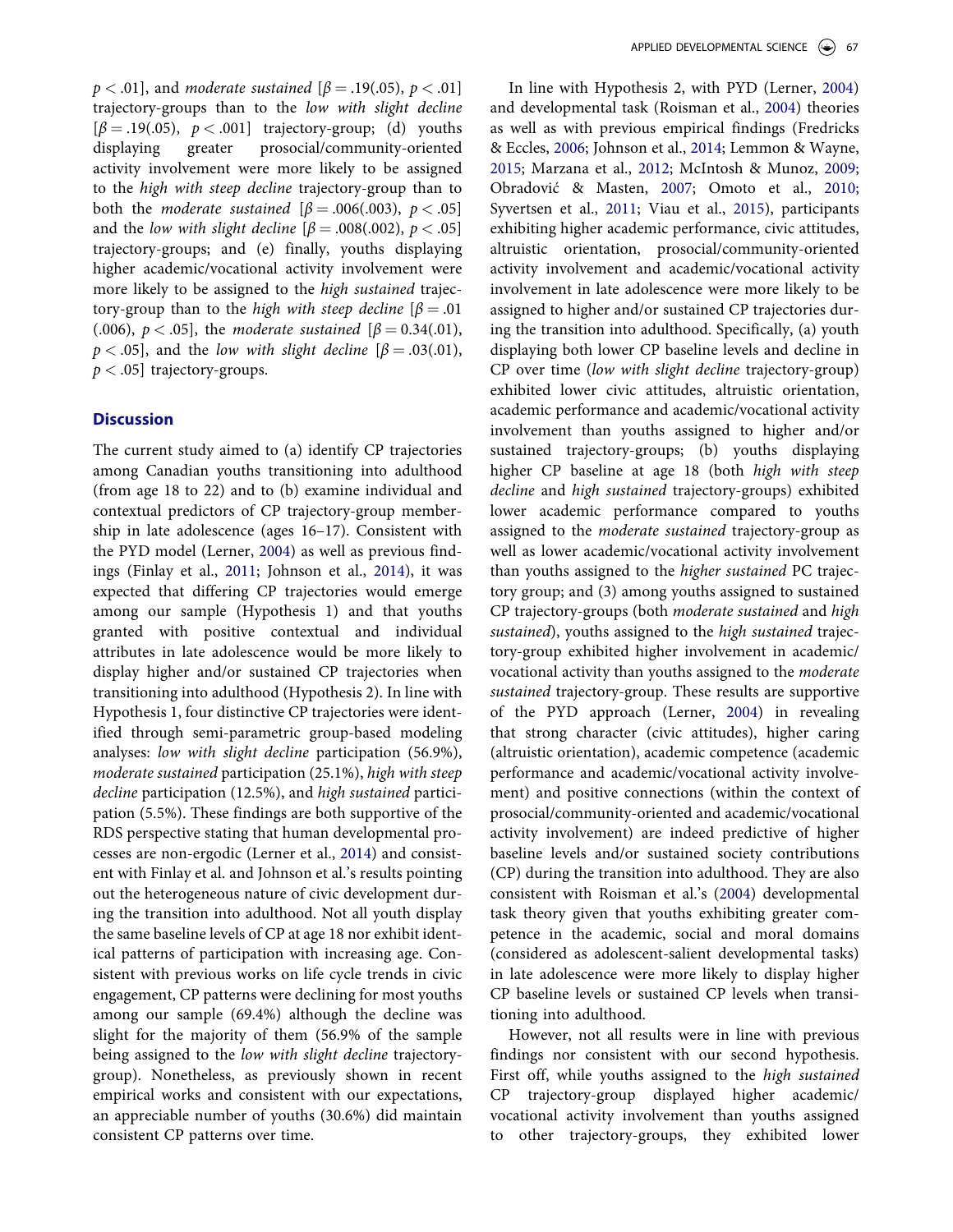academic performance in late adolescence than youths assigned to the *moderate sustained* CP trajectory-group (see [Table 4\)](#page-8-0). This last result differed from Obradović and Masten [\(2007\)](#page-14-0) findings according to which youth academic competence was predictive of greater civic engagement. Further research pointed out similar results in Voight and Torney-Purta [\(2013](#page-15-0)). Among their sample, youths displaying attitudinal forms of civic engagement reported higher academic performance than youths who were both attitudinally and behaviorally engaged. These findings remind us that, although correlated, involvement in the school community through academic/vocational activities and academic commitment to school performance are conceptualized as distinctive dimensions of school engagement (Appleton, Christenson, & Furlong, [2008\)](#page-12-0) and may, therefore, promote different outcomes. Youths engaged in academic/vocational clubs such as student committee, science clubs, or youth enterprises may be more focused on collective enhancement and gain more opportunities for developing civic skills within these clubs while youths exhibiting higher academic performance may be more likely to focus on individual knowledge enhancement and acquire higher cognitive learning strategies instead. If so, one may be tempted to add-on the Roisman et al. ([2004\)](#page-14-0) perspective of successful developmental processes by specifying that even more than previous age-salient developmental task achievement (such as academic, social, health, and moral competence in adolescence) being predictive of subsequent age-salient developmental task achievement (such as CP in early adulthood), the more intertwined the previous and subsequent the developmental tasks targeted (e.g., prosocial and/or academic organized activity involvement, civic/altruistic attitudes formation in adolescence and CP in early adulthood), and the more successful the achievement of the previous developmental task is likely to exert an influence on the subsequent developmental task.

Among other unanticipated results and in contrast with previous findings (Fredricks & Eccles, [2006;](#page-13-0) McIntosh & Munoz, [2009](#page-14-0); Obradović & Masten, [2007;](#page-14-0) Viau et al., [2015\)](#page-15-0), it was revealed that higher engagement in prosocial/community-oriented activity involvement during late adolescence was not a predictor of *high sustained* CP trajectory assignment although prosocial/ community-oriented activity involvement means were high for the *high sustained* CP trajectory-group which may have to do with a lack of statistical power as the *high sustained* CP trajectory-group was very small.

It was only found that youths displaying higher prosocial/community-oriented activity involvement in late adolescence were more likely to be assigned to the *high with steep decline* CP trajectory compared to the *moderate sustained* CP trajectory-group.

Among plausible hypotheses, considering that parents' influence remain substantial during the adolescent years (Steinberg & Morris, [2001\)](#page-14-0) and that many youths are partly socialized into civic life within the family context (Cicognani, Zani, Fournier, Gavray, & Born, 2012; McIntosh, Hart, & Youniss, [2007](#page-14-0); Pancer et al., [2007;](#page-14-0) Quaranta & Sani, [2016](#page-14-0)), youths displaying higher involvement in prosocial/community-oriented activities during late adolescence may have been implicitly or explicitly encouraged or even pressured by parents/ family to engage in such activities during high-school. When these youths transitioned into adulthood, the normative decrease in parental control and monitoring (Keijsers & Poulin, [2013;](#page-13-0) Masche, [2010\)](#page-14-0) following emerging adulthood's individuation and autonomization processes (Cooper, Grotevant, & Condon, [1983;](#page-13-0) Erikson, [1950;](#page-13-0) Koepke & Denissen, [2012](#page-13-0)) may have resulted in a decline in CP for those who did not develop intrinsic motivation toward civic involvement. It may also be that some of these youths displaying early (adolescent) involvement in prosocial/communityoriented activities experienced unsuccessful prosocial/ community-based initiatives due to lack of resources, lack of support from leaders or responsible figures, poor planning from organizations, etc. which could in turn have resulted in increased cynicism as well as in decline in institutional trust and in desire to get further involved over time (Jennings & Stoker, [2004](#page-13-0)). Nonetheless, as previously mentioned, both of these hypotheses are highly speculative and should be empirically tested.

Other unexpected results relate to the finding that psychological adjustment, social competence, sports involvement and parent-child communication in late adolescence were not predictive of youths' CP trajectory-group membership when transitioning into adulthood. Specifically, psychological adjustment, social competence and sports involvement were ruled out when performing univariate multinomial logistic regressions while parent-child communication was dismissed with the testing of the final multivariate regression model. These findings differ from previous studies' results identifying social competence (Obradović & Masten, [2007\)](#page-14-0) and parent-child communication (Smetana & Metzger, [2005;](#page-14-0) van Goethem et al., [2014\)](#page-15-0) as predictors of greater civic participation. Among our sample, mean scores for both psychological adjustment and social competence did not fluctuate that much from one trajectory-group to another as indicated in [Table 4.](#page-8-0) Regarding psychological adjustment at first, our results are suggesting that focus on self enhancement and health (purposely resulting in greater psychological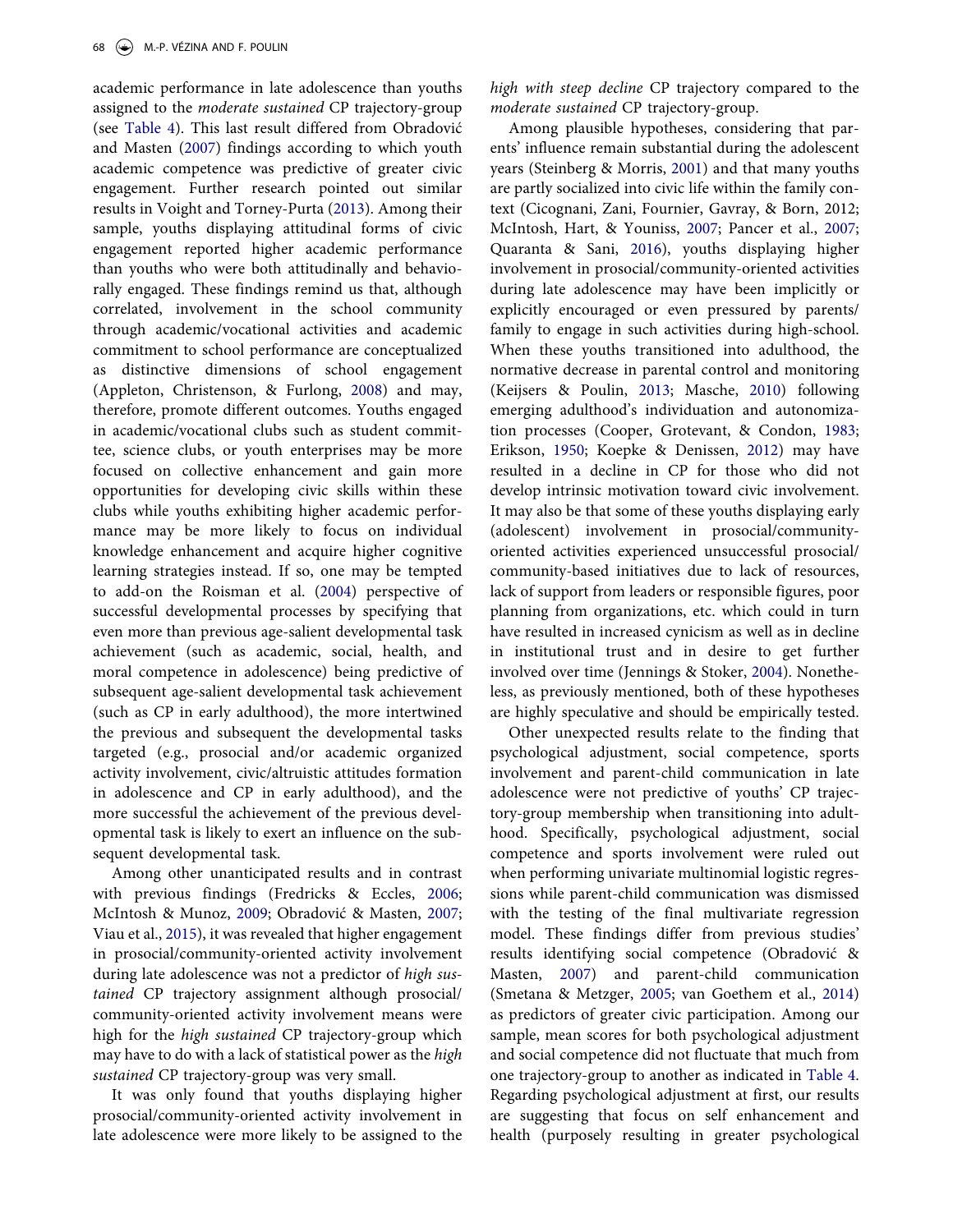adjustment and health competence) and focus on collective health and enhancement (purposely resulting in greater civic contributions) are not so obviously related. Second, although both previous models (Lerner, [2004;](#page-14-0) Roisman et al., [2004](#page-14-0)) contend that higher social competence promotes greater prospective civic contributions in early adulthood years, our results suggest that it might not be the case for all youths. For some youths who are not that socially competent in the first place, CP could be the means to get involved with others and to develop greater relational skills. However, one must not be to prompt in interpreting these findings as there is very little variability in our global sample regarding psychological adjustment and social competence. There may also be measurement issues as our measures differed from those used previous studies establishing an association between psychological adjustment, social competence and CP (Larson et al., [2006;](#page-14-0) Obradović & Masten, [2007;](#page-14-0) Rietschlin, [1998\)](#page-14-0).

Our data also revealed that unlike youths' prosocial/ community-oriented and academic/vocational activity involvement in late adolescence, youths' sports involvement was not predictive of different trajectory-group membership. Similar results were obtained in previous studies (Viau et al., [2015](#page-15-0); Fredricks & Eccles, [2006](#page-13-0)) and it has been suggested that sports offer fewer opportunities for civic development than prosocial/ community-oriented and academic/vocational activities in that their focus is mainly on performance (whether individual or at a group level) rather than on leadership, prosocial and relational experiences (Fredricks & Eccles, [2006\)](#page-13-0). Finally, although parent–child communication differed from one trajectory-group to another in univariate preliminary analyses, the relative contribution of this sole family predictor was dismissed when running the final multivariate model. While, this last finding appears to suggest that parent–child communication in late adolescence may not be such a strong predictor of youths' prospective CP patterns, it is worth noting that the sole dimension of parent-child communication that was considered in the current study is the *frequency* of communication, which may not be the most relevant dimension. As such, future studies should examine how other dimensions of parent–child communication such as warmth, reciprocity, openness, content, and overall quality may impact young adult's civic development (Chaffee, McLeod, & Wackman, [1973;](#page-13-0) Smetana & Metzger, [2005;](#page-14-0) van Goethem et al., [2014\)](#page-15-0).

# *Limitations and future research directions*

Future research should attempt to replicate these results with a larger sample size. Furthermore, given that our

sample is quite homogeneous with most participants being European American and French-speaking, the findings may not be generalizable to more diverse groups of youths transitioning into adulthood. Testing whether the same CP trajectories hold across socioeconomic status, ethnicity, geographic areas, political context, social and cultural norms towards civic engagement, opportunities for youth to get involved in civic organizations and the very content of civic initiatives, are important next steps to building civic developmental theory that is inclusive across groups. Another important drawback in the current study is the inability to comprehensively measure CP itself. The items taping CP were more politically focused vs community service oriented and several key civic behaviors such as donating money, being involved in socio-cultural committees or even voting were not measured in our study. Thus, the global CP indicator used in the current study may not represent the full spectrum of ways young adults engage in civic affairs. Therefore, the high prevalence of consistently unengaged youth in our sample (56.9%) should be interpreted with caution as CP could be underestimated overall.

It is also worth noting that several well-known early predictors of emerging adults' CP such as parents' own CP (Cicognani et al., [2012\)](#page-13-0), connection and shared activities with parents (Duke, Skay, Pettingell, & Borowsky, [2009](#page-13-0)), peers' own CP (van Goethem et al., [2014](#page-15-0)), peer values (Jahromi, Crocetti, & Buchanan, [2012](#page-13-0)), peer prosocial orientation (Zaff, Malanchuk, & Eccles, [2008\)](#page-15-0), democratic school climate (Lenzi et al., [2012](#page-14-0)) and educational aspirations (Syvertsen et al., [2011](#page-14-0)) were not examined in the current study. Additional analyses encompassing a wider range of family, school, and community-level variables could better target the processes taking place in adolescence that contribute in shaping emerging adults' civic trajectories. Furthermore, the impacts of educational, work and social contexts in which our participants evolved from age 18 to age 22 on CP, as well as the effect of potential changes in civic attitudes and altruistic values over time, were not considered in the current study. Prospective works should also examine whether concurrent changes in these areas impact young adults' civic trajectories to a greater extent than early (adolescent) attributes as previous studies have shown that young adults' educational/work transitions as well as changes in political values do influence youths' concurrent and prospective civic involvement patterns (Finlay et al., [2011](#page-13-0); Finlay, Wray-Lake, Warren, & Maggs, [2015;](#page-13-0) Johnson et al., [2014](#page-13-0)).

Also, we were unable to include socioeconomic status as a covariate in our model given the amount of missing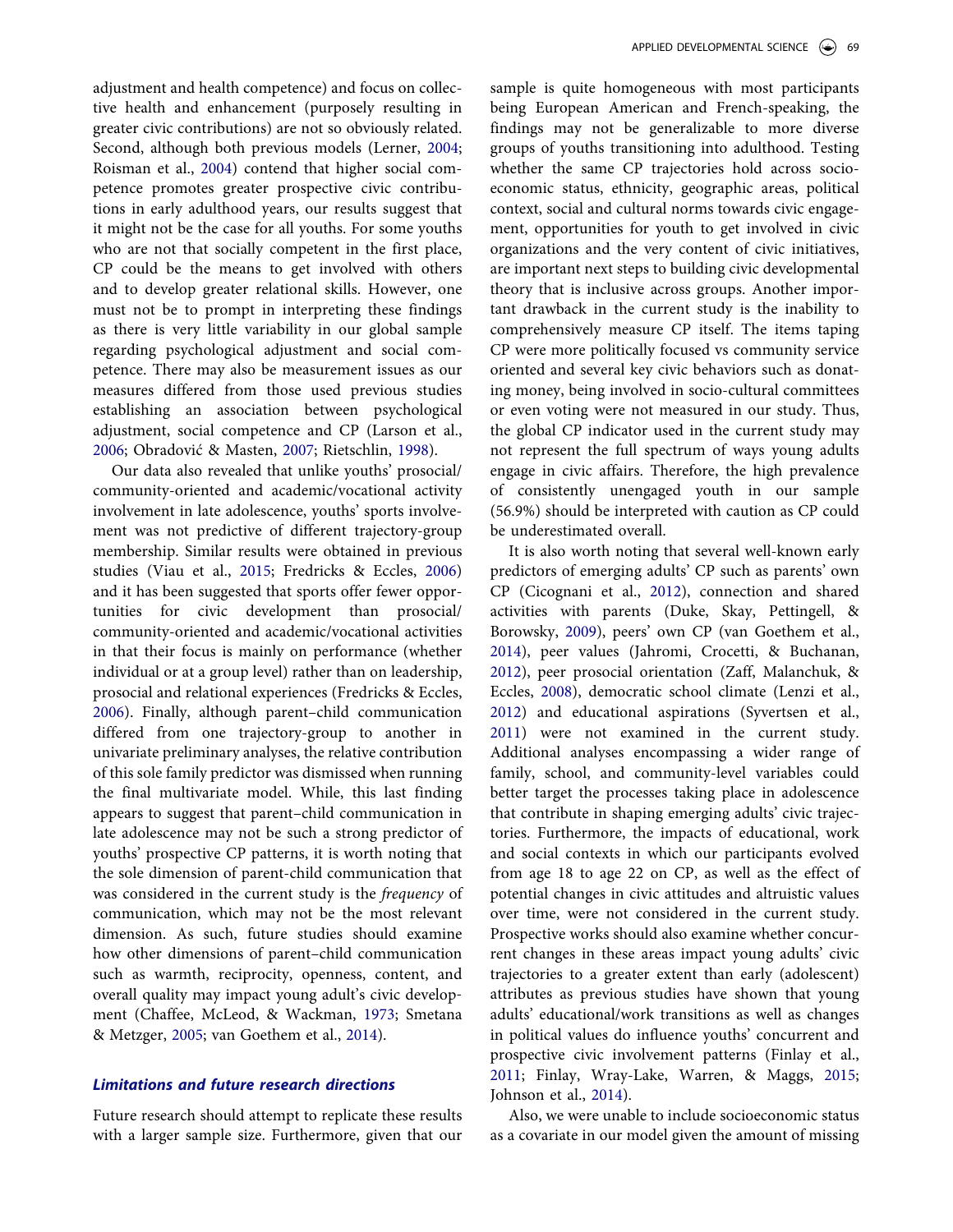<span id="page-12-0"></span>data (about 40%) and the lack of sensitivity of our indicators but future studies should take its relative contribution into consideration since several findings show that socioeconomic status is a strong predictor of CP in late adolescence and early adulthood (Atkins & Hart, 2003; Lenzi et al., [2012](#page-14-0)). Finally, now that frequency of CP has been examined in isolation, other dimensions such as breadth and intensity (leadership roles vs more passive forms of involvement; Johnson et al., [2014](#page-13-0)) should be investigated individually through semiparametric developmental trajectory analyses (Jones et al., [2001](#page-13-0)) or simultaneously through joint trajectory analyses (Nagin & Tremblay, [2001\)](#page-14-0). A combination of latent profile and latent transition analyses as in Finlay et al. ([2011\)](#page-13-0) and Johnson et al. could also be performed using more data points.

#### *Contribution and practical implications*

Despite its limitations, our study offers substantial insights to civic developmental theory, programs and public policies. Examining civic involvement from a person-oriented perspective allowed us to both appreciate and describe the differential CP longitudinal patterns exhibited by Canadian youth and to identify individual and contextual predictors of higher and/or sustained CP trajectories, which is an important step given (a) the dearth of developmental research on CP outside Europe and United States, (b) the alleged decline in CP during the transition into adulthood (Finlay et al., [2011;](#page-13-0) Jennings & Stoker, [2004\)](#page-13-0), and (c) the extensive benefits of CP in early adulthood on both individual and society (see Pancer, [2015\)](#page-13-0), namely in nurturing further involvement in midlife and providing societal continuity (Buchmann & Kriesi, 2011; Flanagan, [2004;](#page-13-0) Jennings & Stoker, [2004](#page-13-0)). Furthermore, increased knowledge of adolescent youth and context attributes that foster higher and sustained CP trajectories (i.e., long-term contribution patterns) when transitioning into adulthood holds meaningful implications for civic engagement promotion and programming. Designing early promotion tools and interventions may contribute a great deal to CP enhancement among young adults' upcoming cohorts given that integrated civic and moral identity is prototypically rooted in adolescence (Lerner, [2004](#page-14-0); Obradović & Masten, [2007](#page-14-0)). Early interventions set in high-school may also enable practitioners to reach more youths.

Specifically, our findings support previous recommendations for (a) increasing adolescent opportunities to get involved in prosocial/community-oriented and (especially) academic/vocational activities, (b) promoting academic commitment in high-school although the emphasis should be mainly on involvement in academic/vocational activities and bonding with the school community rather than on academic performance, and (c) further developing and disseminating diversified initiatives aimed at fostering civic and altruistic attitudes formation such as home-based approaches targeting civic development (Andolina, Jenkins, Zukin, & Keeter, 2003; Stolle & Cruz, [2005](#page-14-0)), peer group socialization (Stolle & Hooghe, [2004;](#page-14-0) Zaff et al., [2008](#page-15-0)), as well as curricular and co-curricular programs (Bringle, Studer, Wilson, Clayton, & Steinberg, 2011; Celio, Durlak, & Dymnicki, 2011).

#### **Funding**

This study was supported by research grants from the Fonds de Recherche du Québec Société et Culture and Social Sciences and Humanities Research Council.

#### **References**

- Adkins, D. E., Wang, V., Dupre, M. E., Van den Oord, E. J., & Elder, G. H. (2009). Structure and stress: Trajectories of depressive symptoms across adolescence and young adulthood. *Social Forces*, *88*(1), 31–60. doi[:10.1353/sof.0.0238](http://dx.doi.org/10.1353/sof.0.0238)
- Alwin, D. F., Cohen, R. L., & Newcomb, T. M. (1991). *Political attitudes over the life span: The Bennington women after fifty years*. Madison, WI: University of Wisconsin Press.
- Andolina, M. W., Jenkins, K., Zukin, C., & Keeter, S. (2003). Habits from home, lessons from school: Influences on youth civic engagement. *Political Science and Politics*, *36*(02), 275–280. doi:[10.1017/S104909650300221X](http://dx.doi.org/10.1017/S104909650300221X)
- Appleton, J. J., Christenson, S. L., & Furlong, M. J. (2008). Student engagement with school: Critical conceptual and methodological issues of the construct. *Psychology in the Schools*, *45*(5), 369–386. doi[:10.1002/pits.20303](http://dx.doi.org/10.1002/pits.20303)
- Asendorpf, J. B., Van De Schoot, R., Denissen, J. J., & Hutteman, R. (2014). Reducing bias due to systematic attrition in longitudinal studies the benefits of multiple imputation. *International Journal of Behavioral Development*, *38*, 453–460. doi:[10.1177/0165025414542713](http://dx.doi.org/10.1177/0165025414542713)
- Atkins, R., & Hart, D. (2003). Neighborhoods, adults, and the development of civic identity in Urban youth. *Applied Developmental Science*, *7*(3), 156–164. doi:[10.1207/](http://dx.doi.org/10.1207/S1532480XADS0703_6) [S1532480XADS0703\\_6](http://dx.doi.org/10.1207/S1532480XADS0703_6)
- Bartko, W. T., & Eccles, J. S. (2003). Adolescent participation in structured and unstructured activities: A personoriented analysis. *Journal of Youth and Adolescence*, *32*(4), 233–241. doi[:10.1023/A:1023056425648](http://dx.doi.org/10.1023/A:1023056425648)
- Bringle, R. G., Studer, M., Wilson, J., Clayton, P. H., & Steinberg, K. S. (2011). Designing programs with a purpose: To promote civic engagement for life. *Journal of Academic Ethics*, *9*(2), 149–164. doi:[10.1007/s10805-011-9135-2](http://dx.doi.org/10.1007/s10805-011-9135-2)
- Buchmann, M. C., & Kriesi, I. (2011). Transition to adulthood in Europe. *Annual Review of Sociology*, *37*, 481–503. doi[:10.1146/annurev-soc-081309-150212](http://dx.doi.org/10.1146/annurev-soc-081309-150212)
- Celio, C. I., Durlak, J., & Dymnicki, A. (2011). A metaanalysis of the impact of service-learning on students. *Journal of Experiential Education*, *34*(2), 164–181. doi[:10.1006/jado.1994.1030](http://dx.doi.org/10.1006/jado.1994.1030)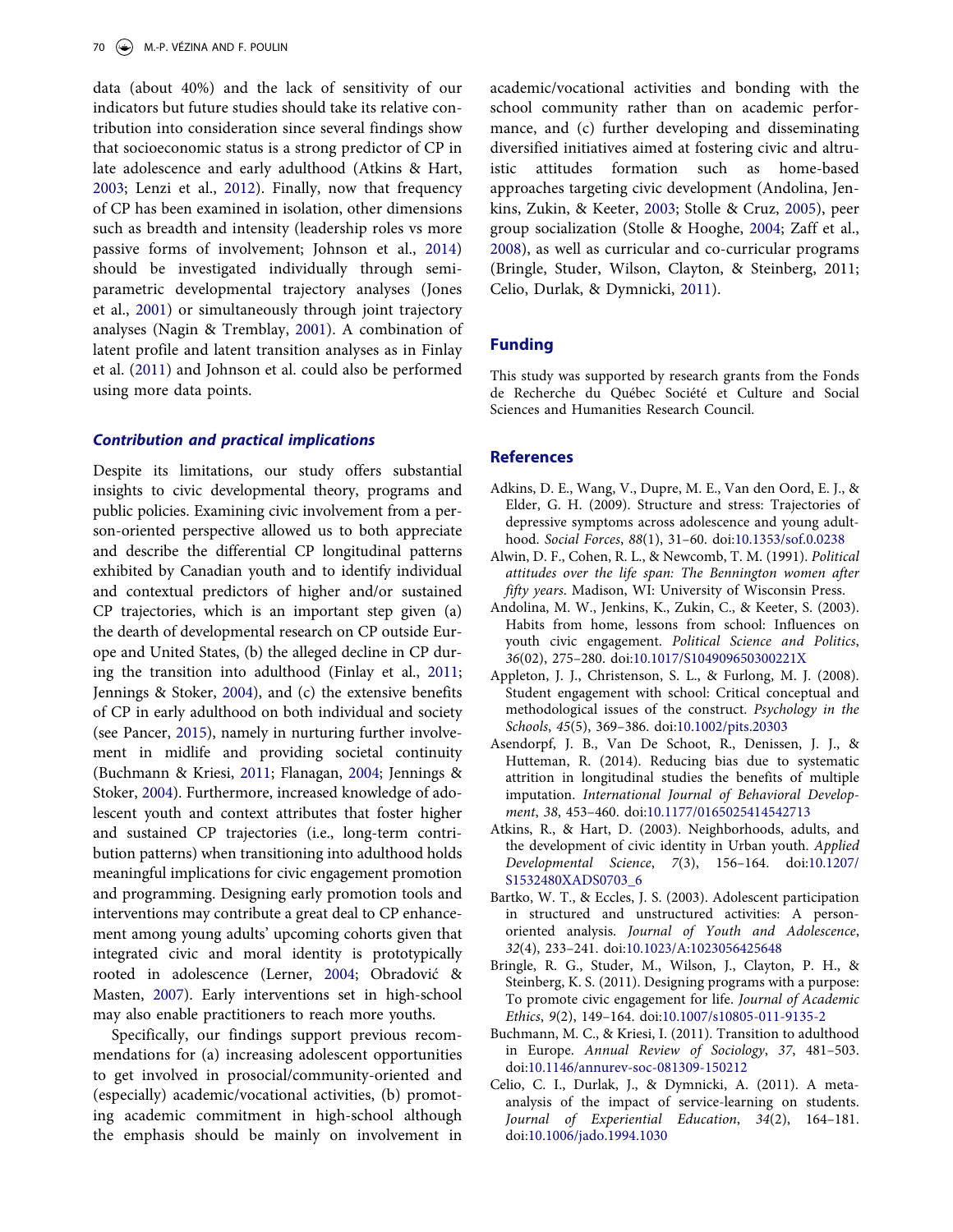- <span id="page-13-0"></span>Chaffee, S. H., McLeod, J. M., & Wackman, D. B. (1973). Family communication patterns and adolescent political participation. In J. Dennis (Ed.), *Socialization to politics: A reader* (pp. 349–364). New York, NY: Wiley.
- Cicognani, E., Zani, B., Fournier, B., Gavray, C., & Born, M. (2012). Gender differences in youths' political engagement and participation. The role of parents and of adolescents' social and civic participation. *Journal of Adolescence*, *35*(3), 561–576. doi[:10.1016/j.adolescence.2011.10.002](http://dx.doi.org/10.1016/j.adolescence.2011.10.002)
- Cooper, C. R., Grotevant, H. D., & Condon, S. M. (1983). Individuality and connectedness in the family as a context for adolescent identity formation and role‐taking skill. *New Directions for Child and Adolescent Development*, *1983*(22), 43–59. doi:[10.1002/cd.23219832205](http://dx.doi.org/10.1002/cd.23219832205)
- Denault, A. S., & Poulin, F. (2009). Intensity and breadth of participation in organized activities during the adolescent years: Multiple associations with youth outcomes. *Journal of Youth and Adolescence*, *38*(9), 1199–1213. doi[:10.1007/](http://dx.doi.org/10.1007/s10964-009-9437-5) [s10964-009-9437-5](http://dx.doi.org/10.1007/s10964-009-9437-5)
- Duke, N. N., Skay, C. L., Pettingell, S. L., & Borowsky, I. W. (2009). From adolescent connections to social capital: Predictors of civic engagement in young adulthood. *Journal of Adolescent Health*, *44*(2), 161–168. doi:[10.1016/j.](http://dx.doi.org/10.1016/j.jadohealth.2008.07.007) [jadohealth.2008.07.007](http://dx.doi.org/10.1016/j.jadohealth.2008.07.007)
- Eccles, J. S., Barber, B. L., Stone, M., & Hunt, J. (2003). Extracurricular activities and adolescent development. *Journal of Social Issues*, *59*(4), 865–889. doi[:10.1046/](http://dx.doi.org/10.1046/j.0022-4537.2003.00095.x) [j.0022-4537.2003.00095.x](http://dx.doi.org/10.1046/j.0022-4537.2003.00095.x)
- Eisenberg, N., & Mussen, P. H. (1989). *The roots of prosocial behavior in children*. Cambridge, UK: Cambridge University Press.
- Erikson, E. H. (1950). *Childhood and society*. New York, NY: Norton.
- Erikson, E. H. (1968). *Youth: Identity and crisis*. New York, NY: Norton.
- Finlay, A. K., Flanagan, C., & Wray-Lake, L. (2011). Civic engagement patterns and transitions over 8 years: The AmeriCorps national study. *Developmental Psychology*, *47*(6), 1728. doi[:10.1037/a0025360](http://dx.doi.org/10.1037/a0025360)
- Finlay, A. K., Wray-Lake, L., & Flanagan, C. (2010). Civic engagement during the transition to adulthood: Developmental opportunities and social policies at a critical juncture. In L. R. Sherrod, J. Torney-Purta, & C. A. Flanagan (Eds.), *Handbook of research on civic engagement in youth* (pp. 277–305). Hoboken, NJ: Wiley.
- Finlay, A. K., Wray-Lake, L., Warren, M., & Maggs, J. (2015). Anticipating their future adolescent values for the future predict adult behaviors. *International Journal of Behavioral Development*, *39*(4), 359–367. doi[:10.1177/](http://dx.doi.org/10.1177/0165025414544231) [0165025414544231](http://dx.doi.org/10.1177/0165025414544231)
- Flanagan, C. (2004). Volunteerism, leadership, political socialization, and civic engagement. In R. M. Lerner & L. Steinberg (Eds.), *Handbook of adolescent psychology*  (pp. 721–746). New York, NY: Wiley.
- Flanagan, C., Jonsson, B., Botcheva, L., Csapo, B., Bowes, J., Macek, P., … Sheblanova, E. (1999). Adolescents and the 'social contract': Developmental roots of citizenship in seven countries. In M. Yates & J. Youniss (Eds.), *Roots of civic identity: International perspectives on community service and activism in youth* (pp. 135–155). Cambridge, UK: Cambridge University Press.
- Flanagan, C., & Levine, P. (2010). Civic engagement and the transition to adulthood. *The Future of Children*, *20*(1), 159–179. doi:[10.1002/9780470767603.ch11](http://dx.doi.org/10.1002/9780470767603.ch11)
- Fredricks, J. A., & Eccles, J. S. (2006). Is extracurricular participation associated with beneficial outcomes? *Concurrent and Longitudinal Relations. Developmental Psychology*, *42*(4), 698. doi:[10.1037/0012-1649.42.4.698](http://dx.doi.org/10.1037/0012-1649.42.4.698)
- Gallant, K., Smale, B., & Arai, S. (2010). Civic engagement through mandatory community service: Implications of serious leisure. *Journal of Leisure Research*, *42*(2), 181. doi[:10.1007/s10964-006-9121-y](http://dx.doi.org/10.1007/s10964-006-9121-y)
- Greenberger, E., & Bond, L. (1976). *Technical manual for the psychosocial maturity inventory*. Unpublished manuscript, Program in Social Ecology. Irvine, CA: University of California.
- Hansen, D. M., & Larson, R. W. (2007). Amplifiers of developmental and negative experiences in organized activities: Dosage, motivation, lead roles, and adult-youth ratios. *Journal of Applied Developmental Psychology*, *28*(4), 360–374. doi:[10.1016/j.appdev.2007.04.006](http://dx.doi.org/10.1016/j.appdev.2007.04.006)
- Harter, S. (1988). *Manual for the self-perception profile for adolescents*. Denver, CO: University of Denver.
- Havighurst, R. J. (1972). *Developmental tasks and education*  (3rd ed.). New York, NY: David McKay.
- Jahromi, P., Crocetti, E., & Buchanan, C. M. (2012). A crosscultural examination of adolescent civic engagement: Comparing Italian and American community-oriented and political involvement. *Journal of Prevention & Intervention in the Community*, *40*(1), 22–36. doi:[10.1080/](http://dx.doi.org/10.1080/10852352.2012.633065) [10852352.2012.633065](http://dx.doi.org/10.1080/10852352.2012.633065)
- Jennings, M. K., & Stoker, L. (2004). Social trust and civic engagement across time and generations. *Acta Politica*, *39*(4), 342–379. doi[:10.1057/palgrave.ap.5500077](http://dx.doi.org/10.1057/palgrave.ap.5500077)
- Johnson, S. K., Agans, J. P., Weiner, M. B., & Lerner, R. M. (2014). Profiles of civic engagement across educational transitions: Stability and change. *International Journal of Developmental Science*, *8*(3–4), 81–93.
- Jones, B. L., Nagin, D. S., & Roeder, K. (2001). A SAS procedure based on mixture models for estimating developmental trajectories. *Sociological Methods & Research*, *29*(3), 374–393. doi[:10.1177/0049124101029003005](http://dx.doi.org/10.1177/0049124101029003005)
- Keeter, S., Zukin, C., Andolina, M., & Jenkins, K. (2002). *The civic and political health of the nation: A generational portrait*. Retrieved from [http://www.civicyouth.org/](http://www.civicyouth.org/research/products/Civic_Political_Health.pdf) [research/products/Civic\\_Political\\_Health.pdf](http://www.civicyouth.org/research/products/Civic_Political_Health.pdf)
- Kerr, M., & Stattin, H. (2000). What parents know, how they know it, and several forms of adolescent adjustment: Further support for a reinterpretation of monitoring. *Developmental Psychology*, *36*(3), 366. doi:[10.1037//0012-](http://dx.doi.org/10.1037//0012-1649.36.3.366) [1649.36.3.366](http://dx.doi.org/10.1037//0012-1649.36.3.366)
- Keijsers, L., & Poulin, F. (2013). Developmental changes in parent–child communication throughout adolescence. *Developmental Psychology*, *49*(12), 2301. doi:[10.1037/](http://dx.doi.org/10.1037/a0032217) [a0032217](http://dx.doi.org/10.1037/a0032217)
- Koepke, S., & Denissen, J. J. (2012). Dynamics of identity development and separation–individuation in parent–child relationships during adolescence and emerging adulthood– A conceptual integration. *Developmental Review*, *32*(1), 67–88. doi:[10.1016/j.dr.2012.01.001](http://dx.doi.org/10.1016/j.dr.2012.01.001)
- Kovacs, M. (1981). Rating scales to assess depression in school-aged children. *Acta Paedopsychiatrica: International Journal of Child & Adolescent Psychiatry*, 46, 305–315.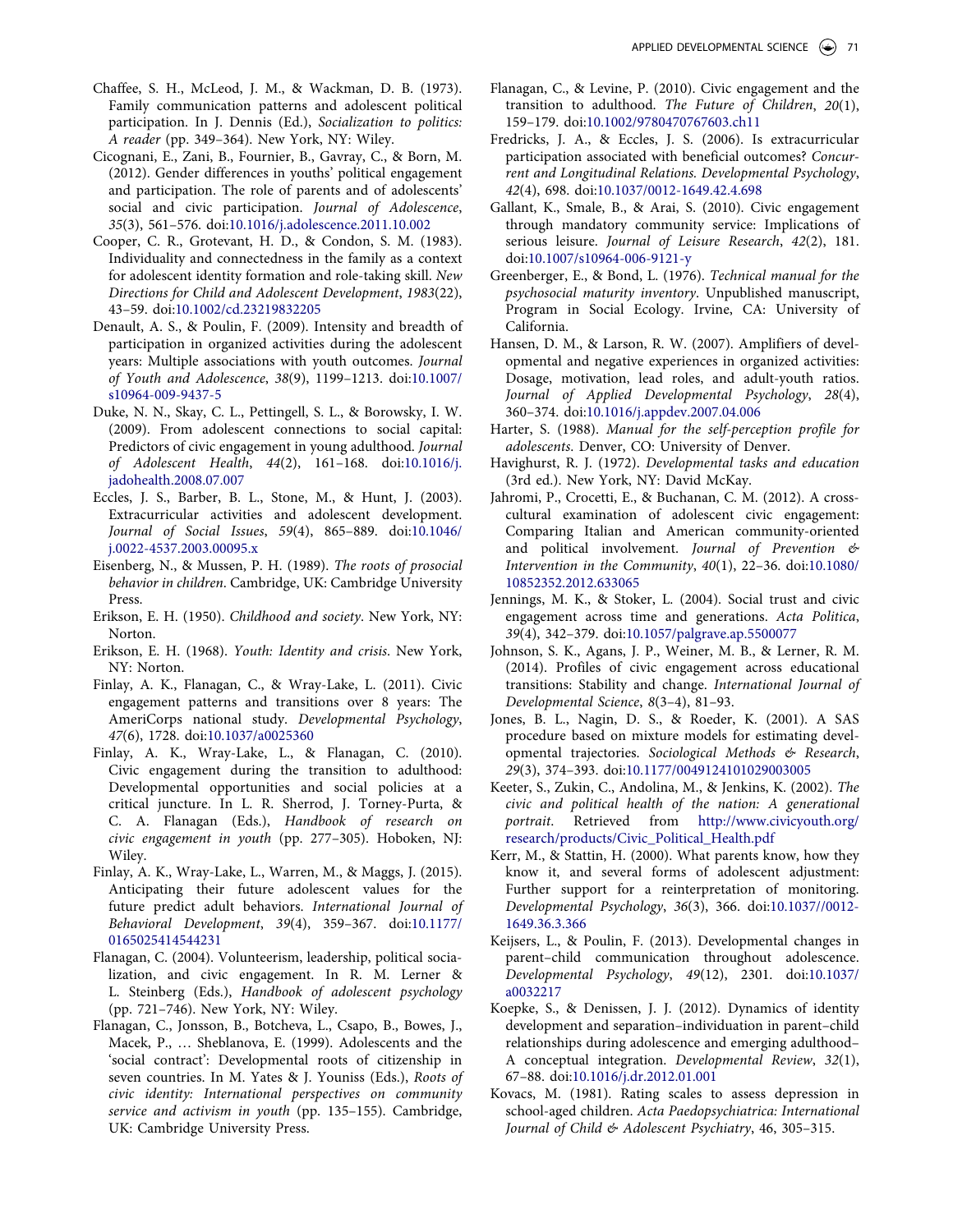- <span id="page-14-0"></span>Larson, R. W., Hansen, D. M., & Moneta, G. (2006). Differing profiles of developmental experiences across types of organized youth activities. *Developmental Psychology*, *42*(5), 849. doi[:10.1037/0012-1649.42.5.849](http://dx.doi.org/10.1037/0012-1649.42.5.849)
- Lemmon, G., & Wayne, S. J. (2015). Underlying motives of organizational citizenship behavior comparing egoistic and altruistic motivations. *Journal of Leadership & Organizational Studies*, *22*(2), 129–148. doi[:10.1177/](http://dx.doi.org/10.1177/1548051814535638) [1548051814535638](http://dx.doi.org/10.1177/1548051814535638)
- Lenzi, M., Vieno, A., Perkins, D. D., Santinello, M., Elgar, F. J., Morgan, A., & Mazzardis, S. (2012). Family affluence, school and neighborhood contexts and adolescents' civic engagement: A cross-national study. *American Journal of Community Psychology*, *50*(1–2), 197–210. doi[:10.1007/](http://dx.doi.org/10.1007/s10464-012-9489-7) [s10464-012-9489-7](http://dx.doi.org/10.1007/s10464-012-9489-7)
- Lerner, R. M. (2004). *Liberty: Thriving and civic engagement among America's youth*. Thousand Oaks, CA: Sage.
- Lerner, R. M., Wang, J., Champine, R. B., Warren, D. J., & Erickson, K. (2014). Development of civic engagement: Theoretical and methodological issues. *International Journal of Developmental Science*, *8*(3–4), 69–79. doi[:10.3233/DEV14130](http://dx.doi.org/10.3233/DEV14130)
- Linver, M. R., Roth, J. L., & Brooks-Gunn, J. (2009). Patterns of adolescents' participation in organized activities: Are sports best when combined with other activities? *Developmental Psychology*, *45*(2), 354. doi[:10.1037/](http://dx.doi.org/10.1037/a0014133) [a0014133](http://dx.doi.org/10.1037/a0014133)
- Malin, H., Tirri, K., & Liauw, I. (2015). Adolescent moral motivations for civic engagement: Clues to the political gender gap? *Journal of Moral Education*, *44*(1), 34–50. doi[:10.1080/03027240.2015.1014324](http://dx.doi.org/10.1080/03027240.2015.1014324)
- Marzana, D., Marta, E., & Pozzi, M. (2012). Social action in young adults: Voluntary and political engagement. *Journal of Adolescence*, *35*(3), 497–507. doi:[10.1016/j.](http://dx.doi.org/10.1016/j.adolescence.2011.08.013) [adolescence.2011.08.013](http://dx.doi.org/10.1016/j.adolescence.2011.08.013)
- Masche, J. G. (2010). Explanation of normative declines in parents' knowledge about their adolescent children. *Journal of Adolescence*, *33*(2), 271–284. doi:[10.1016/j.adolescence.](http://dx.doi.org/10.1016/j.adolescence.2009.08.002) [2009.08.002](http://dx.doi.org/10.1016/j.adolescence.2009.08.002)
- McIntosh, H., Hart, D., & Youniss, J. (2007). The influence of family political discussion on youth civic development: Which parent qualities matter? *Political Science & Politics*, *40*(3), 495–499. doi[:10.1017/S1049096507070758](http://dx.doi.org/10.1017/S1049096507070758)
- McIntosh, H., & Muñoz, M. A. (2009). Predicting civic engagement in urban high school students. *Journal of Research in Character Education*, *7*(1), 41.
- McNeal, R. B. Jr. (1995). Extracurricular activities and high school dropouts. *Sociology of Education*, *68*(1), 62–80. doi[:10.2307/2112764](http://dx.doi.org/10.2307/2112764)
- Nagin, D. S. (1999). Analyzing developmental trajectories: A semiparametric, group-based approach. *Psychological Methods*, *4*(2), 139. doi:[10.1037//1082-989X.4.2.139](http://dx.doi.org/10.1037//1082-989X.4.2.139)
- Nagin, D. S., & Tremblay, R. E. (2001). Analyzing developmental trajectories of distinct but related behaviors: A group-based method. *Psychological Methods*, *6*(1), 18. doi[:10.1037//1082-989X.6.U8](http://dx.doi.org/10.1037//1082-989X.6.U8)
- Obradović, J., & Masten, A. S. (2007). Developmental antecedents of young adult civic engagement. *Applied Developmental Science*, *11*(1), 2–19. doi[:10.1080/](http://dx.doi.org/10.1080/10888690709336720) [10888690709336720](http://dx.doi.org/10.1080/10888690709336720)
- Omoto, A. M., Snyder, M., & Hackett, J. D. (2010). Personality and motivational antecedents of activism and civic

engagement. *Journal of Personality*, *78*(6), 1703–1734. doi[:10.1111/jé1467-6494.2010.00667.x](http://dx.doi.org/10.1111/j�1467-6494.2010.00667.x) 

- Overton, W. F. (2015). Process and relational developmental systems. In R. M. Lerner (Series Ed.) & W. F. Overton, & P. C. Molenaar (Vol. Eds.), *Handbook of child psychology and developmental science. Vol. 1: Theory and method*  (7th ed., pp. 9–62). Hoboken, NJ: Wiley.
- Pancer, S. M. (2015). Impacts of civic engagement on youth. In S. M. Pancer (Ed.), *The psychology of citizenship and civic engagement* (pp. 153–211). New York, NY: Oxford University Press.
- Pancer, S. M., Pratt, M., Hunsberger, B., & Alisat, S. (2007). Community and political involvement in adolescence: What distinguishes the activists from the uninvolved? *Journal of Community Psychology*, *35*(6), 741–759. doi[:10.1002/jcop.20176](http://dx.doi.org/10.1002/jcop.20176)
- Quaranta, M., & Sani, G. M. D. (2016). The relationship between the civic engagement of parents and children a cross-national analysis of 18 European countries. *Nonprofit and Voluntary Sector Quarterly*, 45(6), 1091–1112. doi[:10.1177/0899764016628677](http://dx.doi.org/10.1177/0899764016628677)
- Rietschlin, J. (1998). Voluntary association membership and psychological distress. *Journal of Health and Social Behavior*, *39*, 348–355. doi[:10.2307/2676343](http://dx.doi.org/10.2307/2676343)
- Roisman, G. I., Masten, A. S., Coatsworth, J. D., & Tellegen, A. (2004). Salient and emerging developmental tasks in the transition to adulthood. *Child Development*, *75*(1), 123–133. doi:[10.1111/j.1467-8624.2004.00658.x](http://dx.doi.org/10.1111/j.1467-8624.2004.00658.x)
- Sherrod, L. R. (2015). Recognizing civic engagement as a critical domain of human development. *Research in Human Development*, *12*(3–4), 312–318. doi:[10.1080/](http://dx.doi.org/10.1080/15427609.2015.1068040) [15427609.2015.1068040](http://dx.doi.org/10.1080/15427609.2015.1068040)
- Sherrod, L. R., Torney-Purta, J., & Flanagan, C. A. (2010). *Handbook of research on civic engagement in youth*. Hoboken, NJ: Wiley.
- Smetana, J. G., & Metzger, A. (2005). Family and religious antecedents of civic involvement in middle class African American late adolescents. *Journal of Research on Adolescence*, *15*(3), 325–352. doi:[10.1111/j.1532-7795.2005.](http://dx.doi.org/10.1111/j.1532-7795.2005.00099) [00099](http://dx.doi.org/10.1111/j.1532-7795.2005.00099)
- Smokowski, P. R., Mann, E. A., Reynolds, A. J., & Fraser, M. W. (2004). Childhood risk and protective factors and late adolescent adjustment in inner city minority youth. *Children and Youth Services Review*, *26*(1), 63–91. doi[:10.1016/j.childyouth.2003.11.003](http://dx.doi.org/10.1016/j.childyouth.2003.11.003)
- Steinberg, L., & Morris, A. S. (2001). Adolescent development. *Journal of Cognitive Education and Psychology*, *2*(1), 55–87. doi[:10.1111/1532-7795.00001](http://dx.doi.org/10.1111/1532-7795.00001)
- Sterne, J. A., White, I. R., Carlin, J. B., Spratt, M., Royston, P., Kenward, M. G., … Carpenter, J. R. (2009). Multiple imputation for missing data in epidemiological and clinical research: Potential and pitfalls. *British Medical Journal*, *338*, b2393. doi:[10.1136/bjm.b2393](http://dx.doi.org/10.1136/bjm.b2393)
- Stolle, D., & Cruz, C. (2005). *Youth civic engagement in Canada: Implications for public policy. Social Capital in Action, 82*. Ottawa, Canada: Policy Research Initiative.
- Stolle, D., & Hooghe, M. (2004). The roots of social capital: Attitudinal and network mechanisms in the relation between youth and adult indicators of social capital. *Acta Politica*, *39*(4), 422–441. doi[:10.1057/palgrave.ap.5500081](http://dx.doi.org/10.1057/palgrave.ap.5500081)
- Syvertsen, A. K., Wray‐Lake, L., Flanagan, C. A., Wayne Osgood, D., & Briddell, L. (2011). Thirty‐year trends in